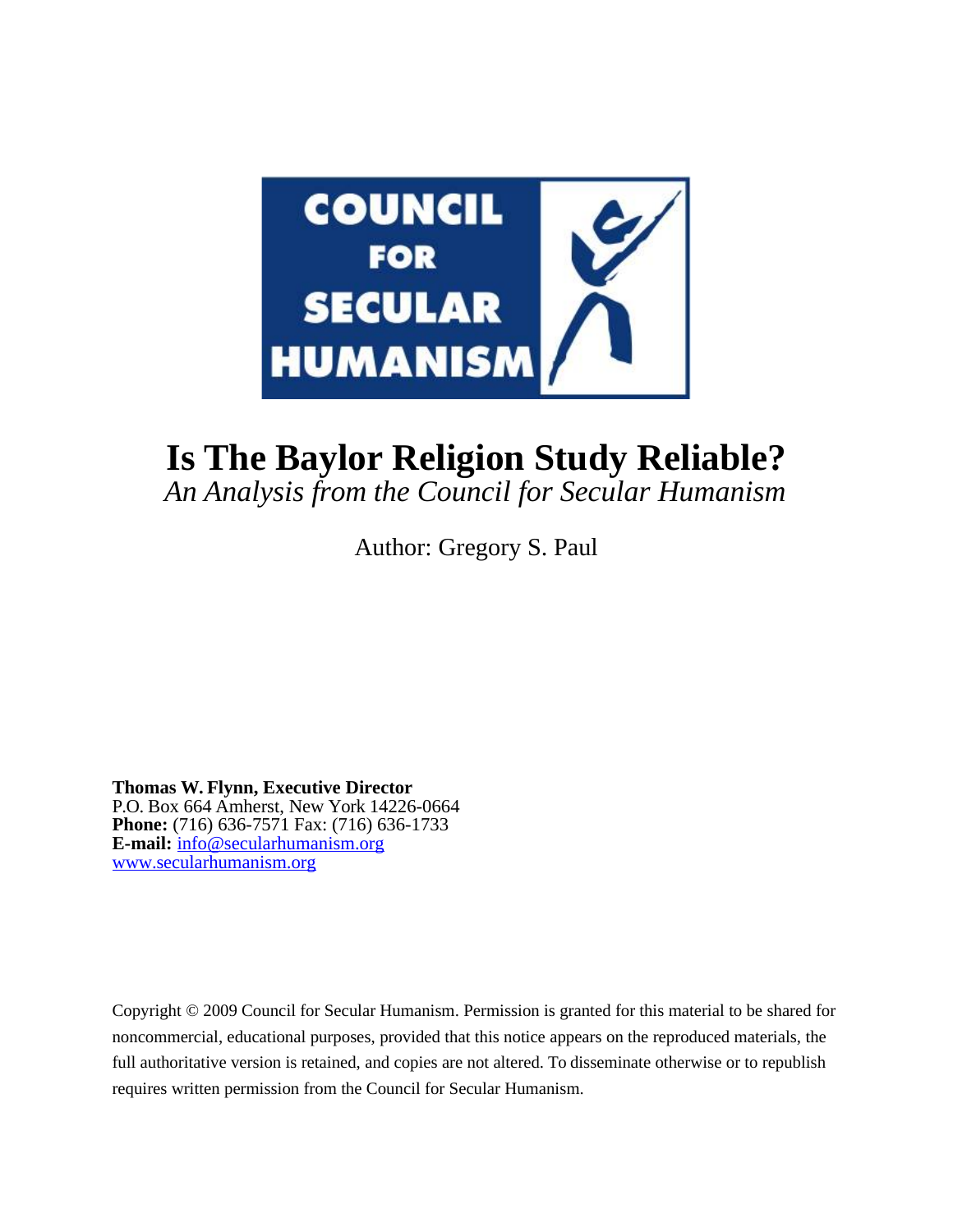# **IS THE BAYLOR RELIGION STUDY RELIABLE? Gregory S. Paul**

A growing body of research by sociologists and major survey organizations shows that the population of the United States is becoming significantly less religious. Other first-world nations have secularized even more extensively. Yet this year Baylor University, a conservative Christian institution, released another installment in its series of widely cited studies contending exactly the opposite. Baylor researchers declare that America is as religious as it has always been, and that belief in religion is a universal characteristic displayed by all peoples around the world. These findings contradict those of many other social science practitioners – and in a direction favorable to Baylor's interests as a Baptist institution. A close look at the way relevant statistics have been handled by Baylor and its premier researcher, Rodney Stark, suggests that key data is being presented in a way that misrepresents significant social trends and may serve to mislead the public.

#### **Surveys and a Book**

Starting in 2006, the Baptist-connected Baylor Institute for Studies of Religion (BISR) has released results from what it describes as a continuing series of surveys. These surveys are executed every two years in coordination with another, less overtly religious organization, the Gallup Organization. (Gallup performs the actual polling.) According to the BISR website, this long-term project "plumbs all facets of American religion and spirituality in depth." Some of the 2008 results have been posted at the Baylor website; the bulk of the research and analysis is presented in a book titled *What America Really Believes.* Published this year by the university's press, *What America Really Believes* was largely authored by the well-known and controversial sociologist of religion, Rodney Stark. Stark is Distinguished Professor of the Social Sciences at Baylor. There are numerous additional contributors, all but one also from Baylor. Because of this, and because Baylor is promoting the report, I will refer to it as "the Baylor study."

Baylor's results are often cited by the media, which apparently assume that BISR is a reasonably objective research institute presenting balanced statistical analysis to the public. The following examination of their work reveals that this is not always true.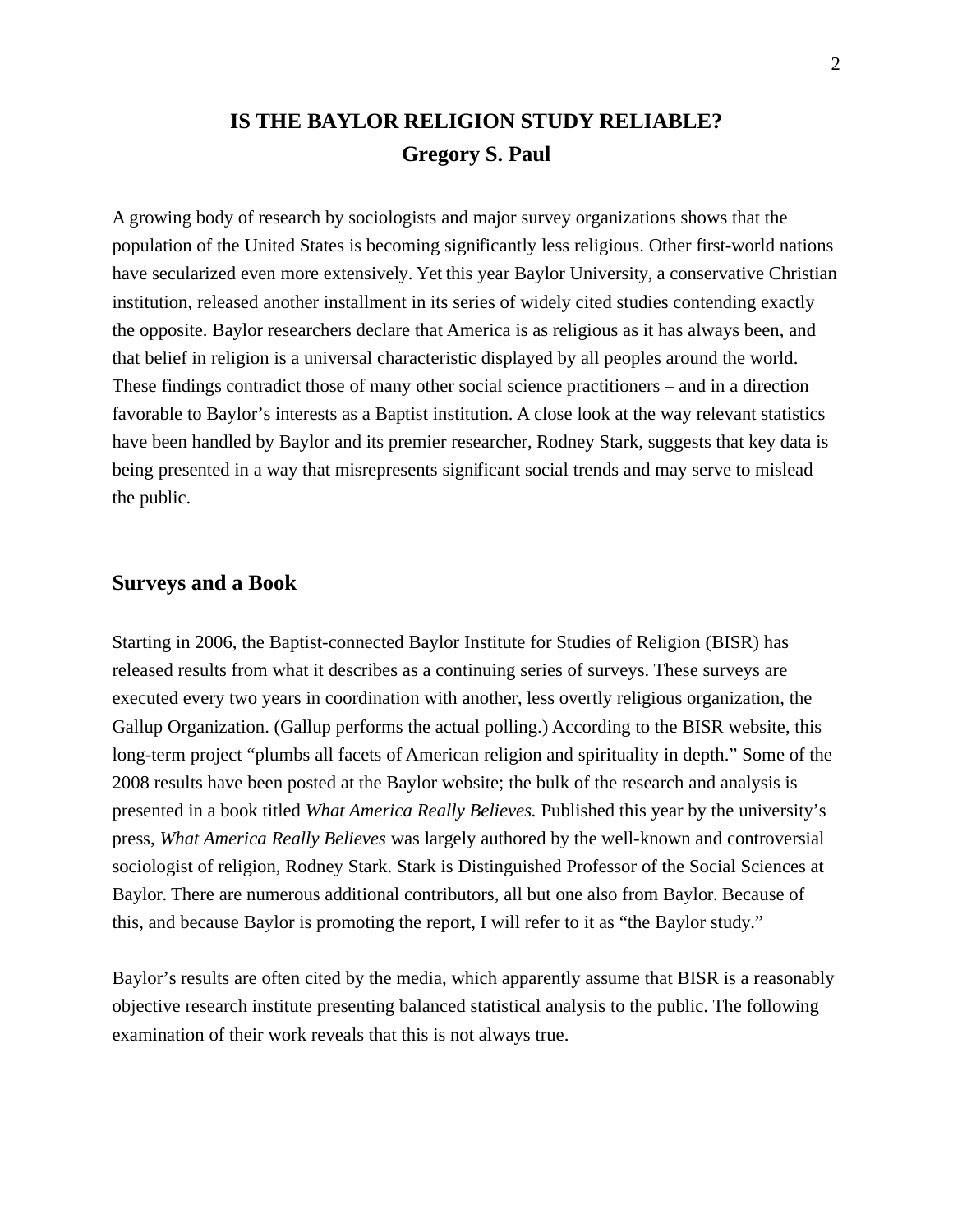#### **Assessing Nontheism and Theism**

How it is possible for Baylor to document levels of religious commitment so different from those found by other researchers? In part, it is because the Baylor team has adopted a curious way of treating atheism, forms of unbelief short of atheism, and religious belief. This approach places a disproportionate emphasis on *convinced atheism* – the confident rejection that a personal God exists – at the expense of more moderate forms of nontheism. Many Americans reject conventional religious beliefs but cannot be described as atheists. Among them are agnostics and "spiritual but not religious" respondents who may believe in a vaguely-defined higher power but not in God as traditionally conceived. Even people who describe them selves as fence-sitting agnostics can be strongly anti-religious, Bill Maher being a prominent example. If a nation's populace included only a few percent strict atheists but three quarters were agnostic or "spiritual but not religious" that would be a disaster for that nation's churches. Baylor's methods largely ignore these doubters, making nonbelief appear less prevalent in society than it truly is. The Baylor team treats almost any deviation from strict atheism as a sign of religiosity. Doing so falsely maximizes the apparent level of faith. This issue has been extensively discussed in the sociological literature; Baylor's view of nontheism as restricted almost entirely to firm atheism stands revealed as simplistic and obsolete.

#### **American Nonbelievers: Tiny Minority or Fast-Growing Force?**

Surveys by a broad range of research institutions show that atheism and nontheism (including agnosticism and higher-power beliefs) are growing consistently among Americans. Yet the BISR website states that during "the past 63 years, several polls show that the percentage of atheists has not changed at all, holding steady at only 4 percent of Americans who say they do not believe in God." In *What America Really Believes,* this is the theme of a chapter titled "Atheism: The Godless Revolution That Never Happened." A close examination of how the Baylor team makes this case is revealing.

Baylor offers the following chart to demonstrate what it alleges as the consistently low incidence of American nontheism: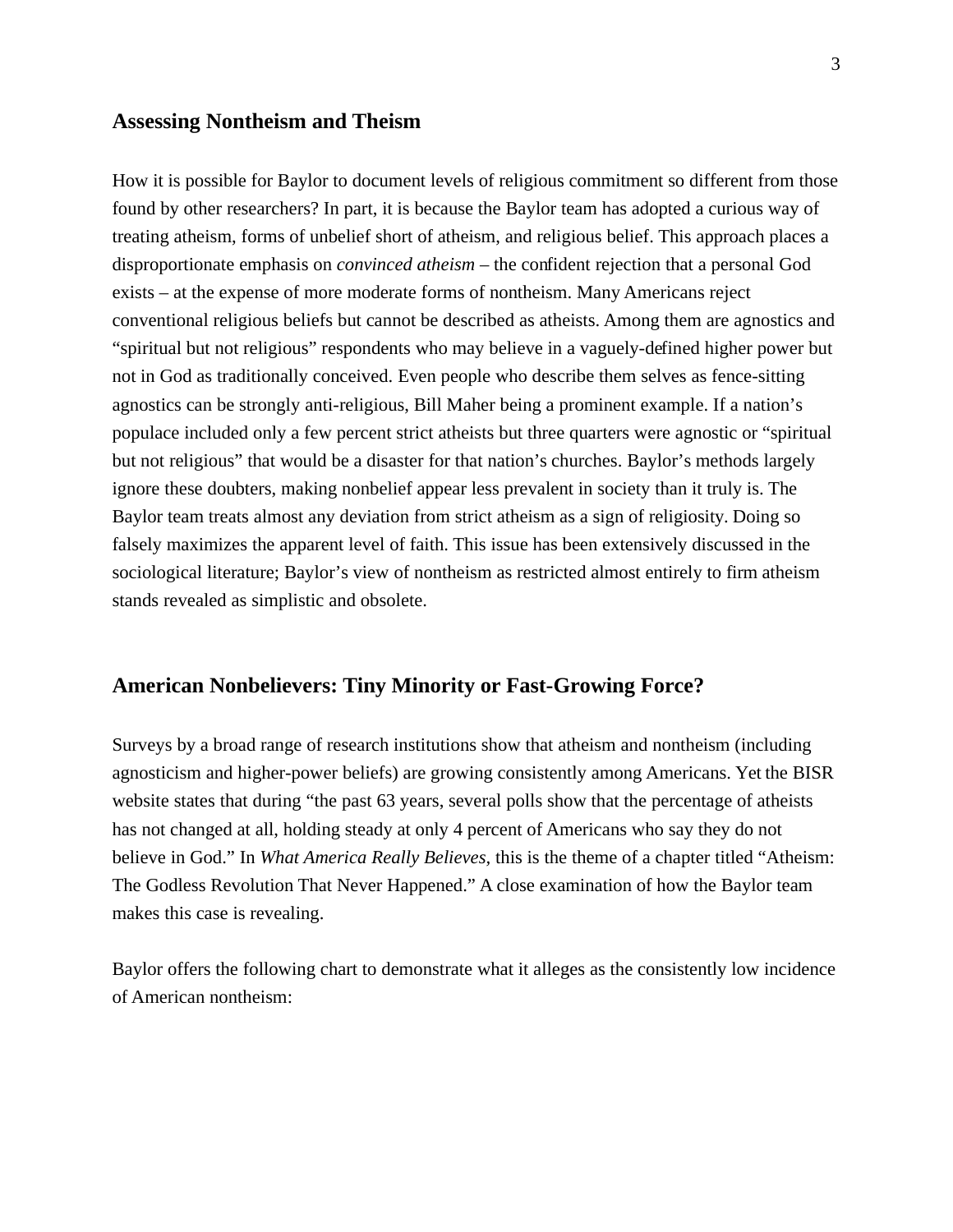Table 52 Percent of those who do not believe in God by year



Yet something is peculiar about this chart. What happened to the 1950s?

Baylor cites the first two Gallup polls to ask about respondents' belief in God, from 1944 and 1947. The next data point cited is from 1964. The gap in time is obscured because data points are plotted equidistantly across the horizontal axis, rather than accurately spacing them in accord with elapsed time. This is a grave error. Consider that the period from 1944 to 1947 at the lefthand end of the chart – and the period from 2005 to 2007 at the right-hand end of the chart – appear equivalent to the *30-year gap* between 1964 and 1994 at the center! If the data points were more accurately spaced, it would be immediately apparent how irregularly separated they are. More important, it would be obvious how carefully the chosen data points have been selected. For example, there is no data from the 1950s. Are we to believe that George Gallup, founder of the Gallup organization and a strongly committed Christian, failed to poll Americans about their belief in God during the height of the Cold War years? To the contrary, Gallup posed this question twice during the 1950s. Here is the exact Gallup data from the forties and fifties, including the data omitted from Baylor's Table 52:

|                | 1944  | 1947  | 1953  | 1954  | Average |
|----------------|-------|-------|-------|-------|---------|
| Yes            | 96.36 | 94.21 | 98.31 | 97.81 | 96.7    |
| N <sub>0</sub> | 1.27  | 3.43  | 1.37  | 1.23  | 1.83    |

Question: Do you believe in God, or a universal spirit?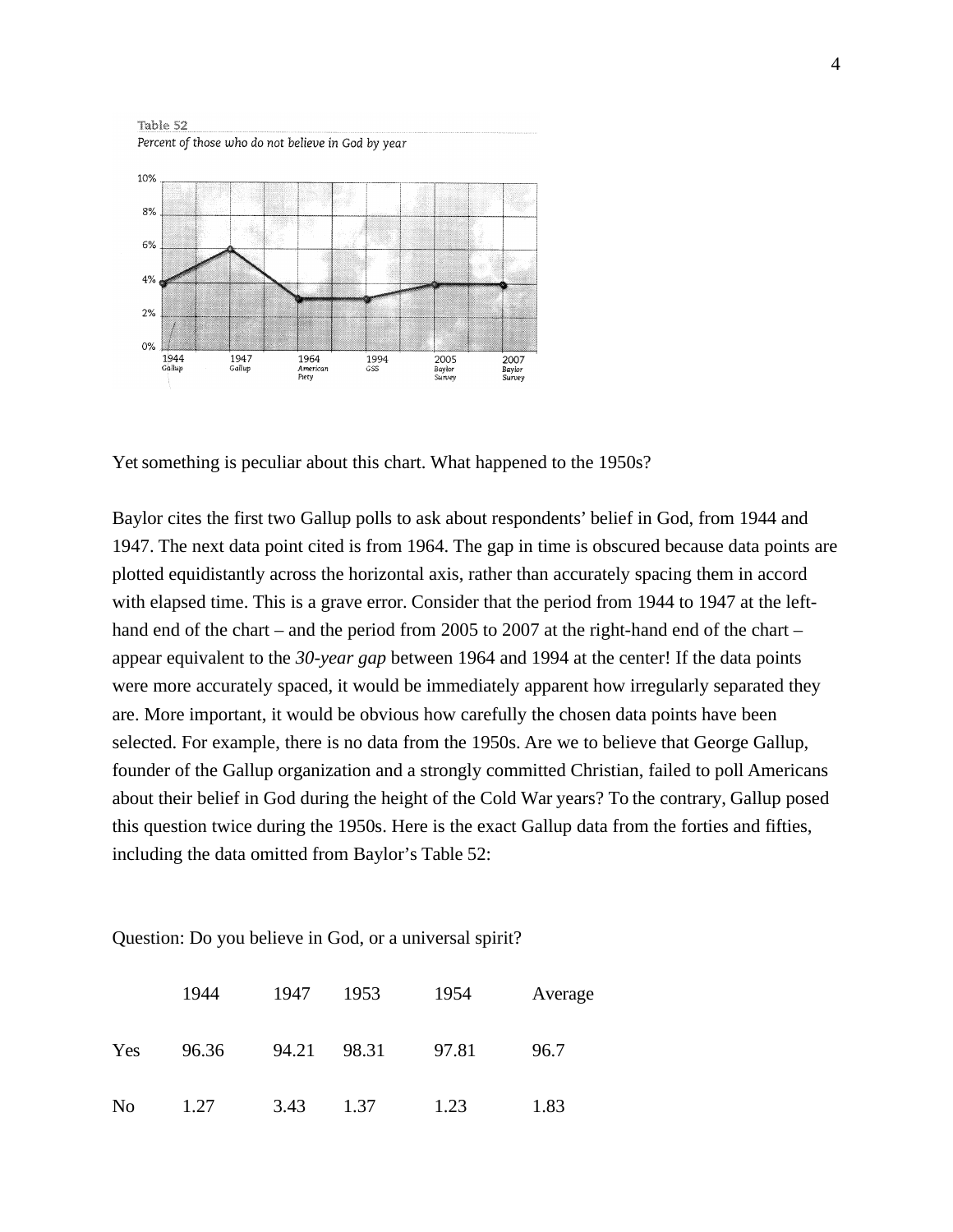Gallup actually found that on average, fewer than 2 percent of Americans were willing to tell a pollster that they did not believe in a god or some sort of cosmic essence. The 1947 result of 3.43 percent is a statistical oddity or "outlier" which many workers would remove. If it is removed, fewer than 1.5 percent identified themselves as denying the supernatural during the 1940s and 1950s. (If the 1947 result is retained, then Baylor's claim that atheism holds steady must account for its rapid rise just after World War II and its equally rapid decline thereafter.) But the Baylor researchers did not utilize the percentage of respondents that answered the God question "no." Instead they took the *percentage that answered "yes,"* then subtracted that from 100 percent. That is how they arrived at their figure of 4 to 6 percent nonbelievers, a number that appears to hold relatively steady across the years. But this is an illegitimate procedure if one is claiming to count Americans who don't believe in God. In 1944 only 1.27 percent of respondents said no, they did not believe in God. The number who *did not say yes* was larger: about 3.64 percent. That is because the group that did not say yes included those who said no … and *also those who refused to answer,* some of whom were almost certainly theists. By utilizing the larger figure, Baylor's Table 52 creates the illusion that the number of atheists holds stable over time by exaggerating the number of atheists in the 1940s.

That statistical maneuver is bad enough, but that Baylor ignored the Gallup data from the 1950s is incredible. Since its current project is conducted in cooperation with the Gallup Organization, it hardly seems likely that Baylor researchers did not know this data existed; for example, it is available at Gallup Brain, the Gallup Organization's online public opinion database. Rather, Baylor workers must have found the 1950 statistics inconvenient to include. Imagine processing the 1950 figures in the same way as the numbers from the 1940s. If you subtract either the 1953 or 1954 "yes" scores – 98.31 or 97.81 – from 100, you wind up with a number close to just 2 percent. Even though this number conflates actual atheists with respondents who refused to answer, it is far too low to support the Baylor thesis that the number of atheists holds steady over time. And so the inconvenient 1950s data simply disappears.

Yet that is just the beginning. Here are more Gallup answers to the "belief in God" question that Baylor ignored.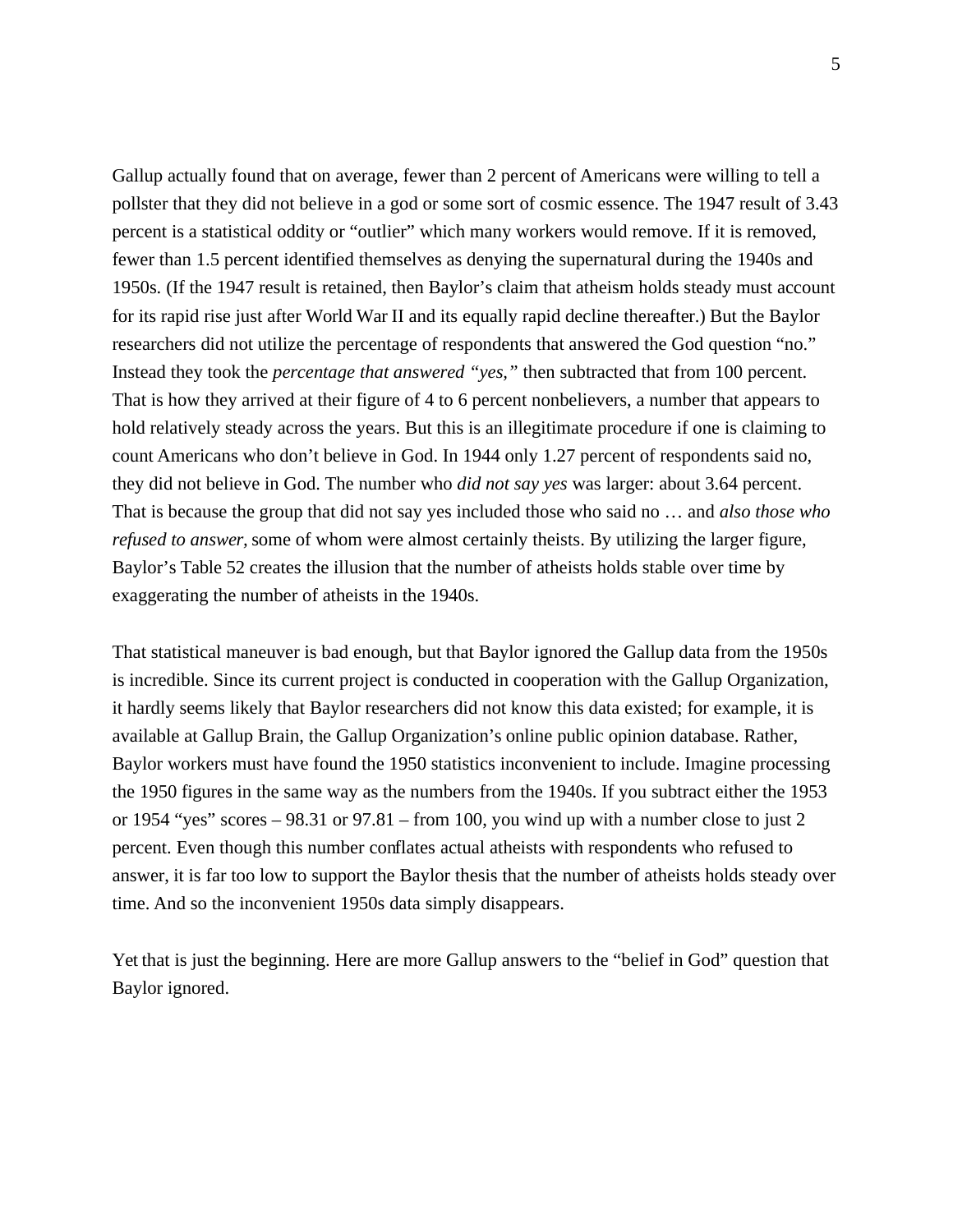|                | 1965  | 1967        | 1978 | 1988  | 1994  |
|----------------|-------|-------------|------|-------|-------|
| Yes            | 96.22 | 98.46 94.21 |      | 94.21 | 95.65 |
| N <sub>0</sub> | 1.69  | 1.28        | 3.92 | 4.61  | 3.34  |

Results from the 1960s resemble those from preceding decades. In the 1970s and 1980s we see a definite upturn in the number who deny God's existence – and a corresponding decline in the number of believers.

Now we must allow for an additional complication. Gallup's established query "Do you believe in God, or a universal spirit?" does not meet modern standards and is no longer used. Good riddance – it was actually two questions in one, the addition of the universal spirit obscuring the results. It is also too simplistic, demanding a simple yes or no answer to a question with two parts. In recent years Gallup introduced multiple God questions, improving the quality of the data but reducing its comparability to earlier polls.

The compilers of Baylor's Table 52 did not find it necessary to include these figures, either:

|                                                                     | 1999 | 2004                          | 2007           | 2007 2008 |      |
|---------------------------------------------------------------------|------|-------------------------------|----------------|-----------|------|
| Believe in God                                                      |      | 85.85 80.87 86.29 78.39 77.87 |                |           |      |
| Don't believe in God, but believe in a higher power                 |      | 8.25 12.61 7.56 13.84 15.42   |                |           |      |
| Don't believe in either                                             | 4.81 | 5.14                          |                | 5.84 6.59 | 5.70 |
| Don't know                                                          |      | 0.56                          | $\overline{0}$ | 0.37      | 0.62 |
| Adding last two together for total atheists and agnostics 4.81 5.70 |      |                               |                | 5.84 6.96 | 6.32 |

Far from holding steady over the years, the number of atheists (and agnostics) is sharply higher than in decades past. It has risen even more significantly since the early 1990s.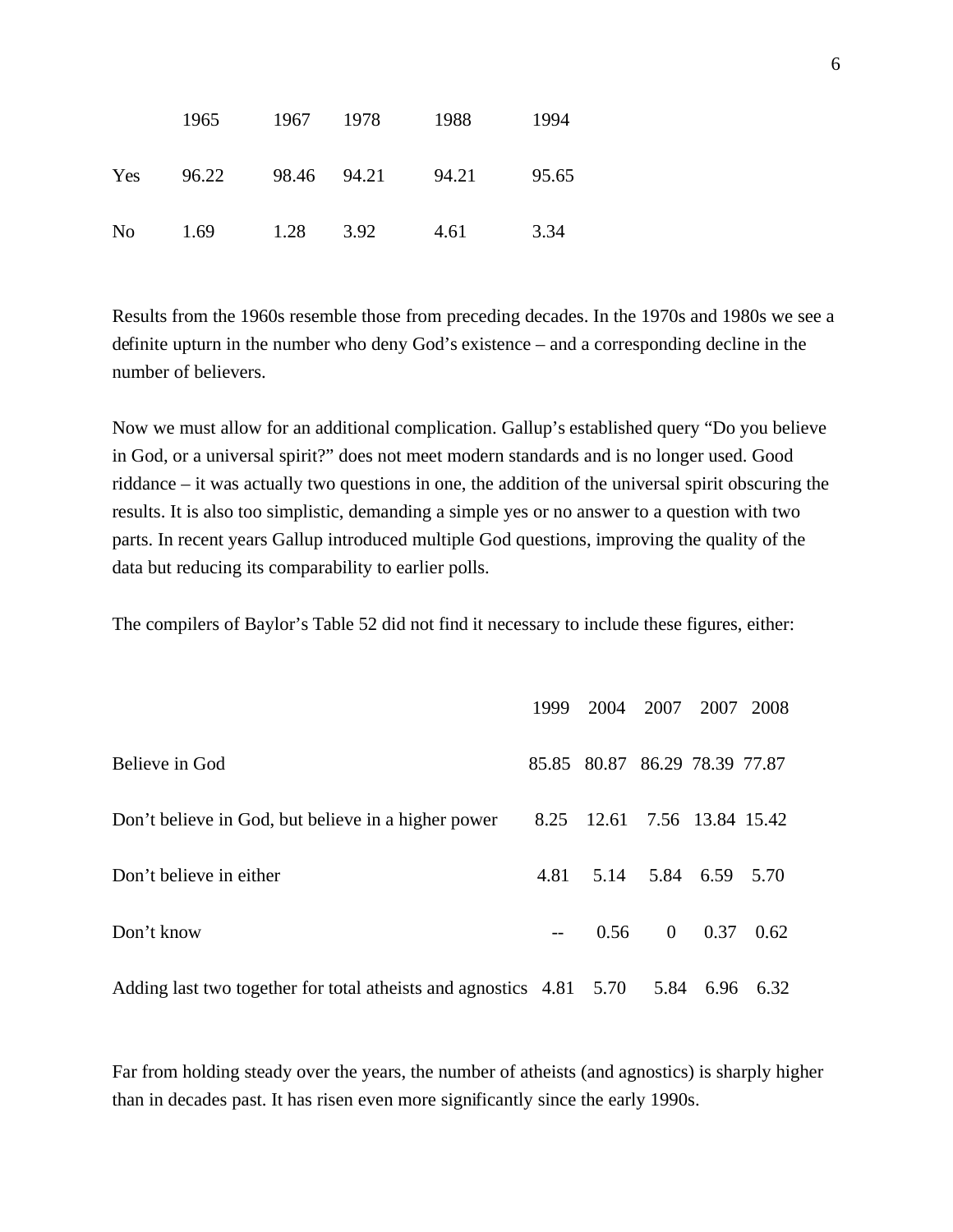We can see something else of interest from this more recent series: The new God questions make it possible to separate those who believe only in an impersonal higher power from believers in a traditional God. This reveals that only about eight in ten – not the 90+ percent often stated – currently believe in one or more of the traditional deities. (Of course, left undefined is what a "higher power" is. In principle a committed atheist might respond that he or she believes in a higher power, meaning by that something like the collective consciousness of humanity or the nature of the universe.) In any case, we can now see that the population believing only in an amorphous, impersonal higher power is expanding at the expense of believers in the traditional God.

But wait, there's yet more Gallup data that could have been included in Table 52 (both of the surveys below are from the same year):

|                                                               | 2005a | 2005b |
|---------------------------------------------------------------|-------|-------|
| You are convinced God exists                                  | 79.41 | 77.76 |
| You think God exists, but you have a little doubt             | 8.31  | 2.89  |
| You think that God exists, but you have a lot of doubt        | 2.89  | 3.74  |
| You think God probably does not exist, but you are not sure   | 3.91  | 3.94  |
| You are convinced God does not exist                          | 3.35  | 1.54  |
| Adding the last two together for total atheists and agnostics | 7.26  | 5.48  |

And that's not all.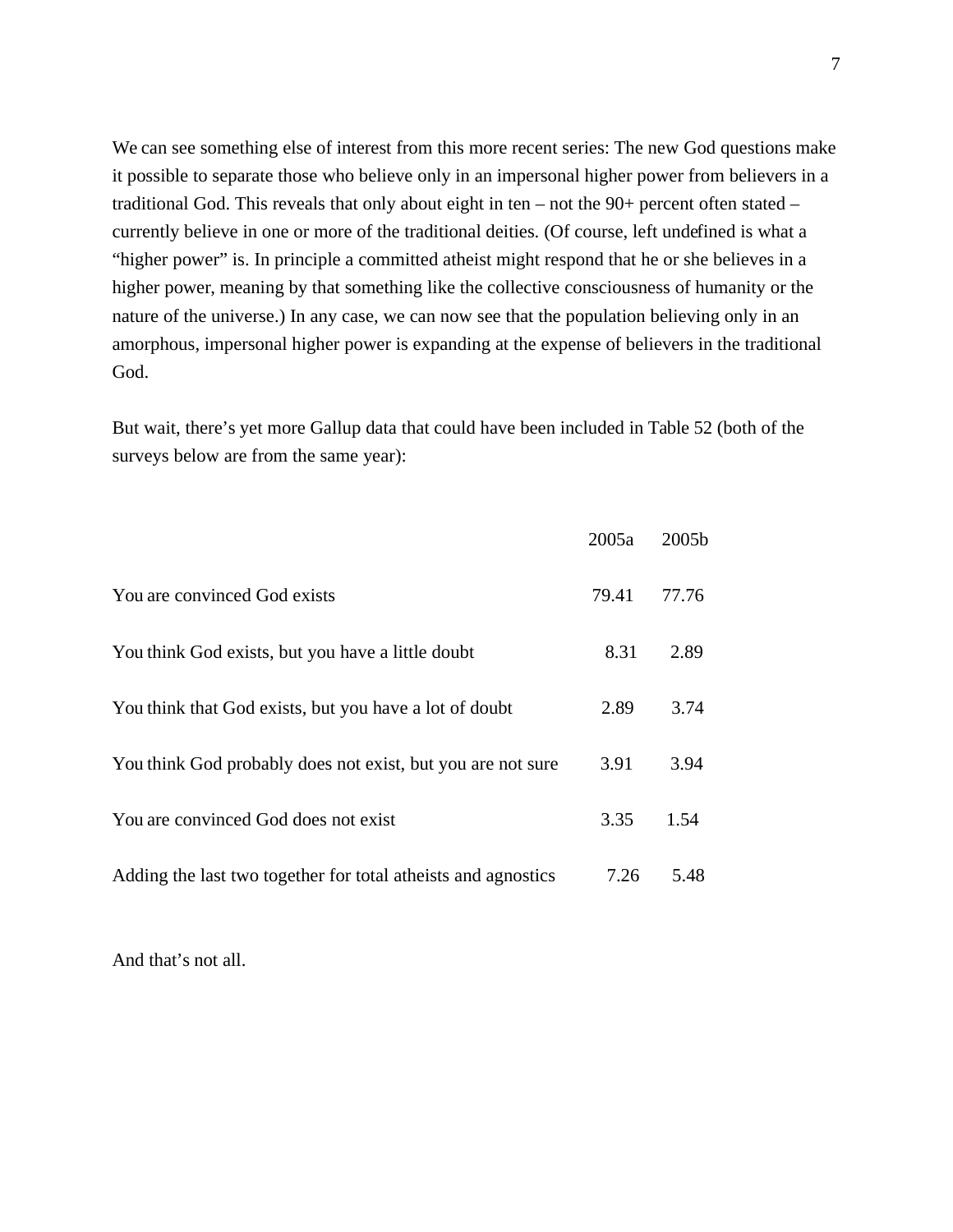|                                                                      | 2001  | 2004           | 2007           |
|----------------------------------------------------------------------|-------|----------------|----------------|
| Believe in God                                                       | 89.70 | 89.91          | 86.29          |
| Not sure about God                                                   | 6.83  | 5 <sup>5</sup> | 7.56           |
| Don't believe in God                                                 | 2.69  | 4.25           | 5.84           |
| Don't know                                                           | $-$   | 0.7            | $\overline{0}$ |
| Adding the last three together for total atheists and agnostics 9.52 |       | 9.95           | 13.4           |

Just last year, *more than 13 percent of Americans* told Gallup they had significant doubts about the existence of God. This is the highest level of religious skepticism recorded by the organization over six decades. Nor does any recent Gallup survey match the extremely low levels of disbelief in God reported from the 1940s into the 60s. Gallup's data shows clearly that popular atheism has *not* held stable over time. On the contrary, unbelief in God was far less prevalent in the mid-twentieth century than it is today. This forces the question: How could the Baylor team be unaware of a large body of findings made by the organization that is its partner in the current survey project?

Surveys by sources other than Gallup have yielded similar results. A 2004 Pew survey found that self-described atheists and agnostics made up 3.2 percent of its respondents, though when secularists were added nonbelievers tipped the scales at nearly 11 percent. A BBC/ICM poll found that 10 percent of Americans do not believe in God, although half of those opt for belief in a higher power. Eight percent of respondents to the big turn-of-the-century International Social Survey Program Religion II study said that they did not think there existed a God or higher power, or that they had doubts – the basic attributes of outright atheists and agnostics like myself. If believers in a higher power are excluded, the number disbelieving in a traditional creator deity rises to 15 percent. In a 2006 CBS News survey, 8 percent likewise said they believed neither in a higher power nor a god. More than a decade's worth of polling by the Barna Group, a conservative evangelical Christian organization, finds that atheists and agnostics constitute between 7 and 13 percent of their respondents, with the average at 10 percent.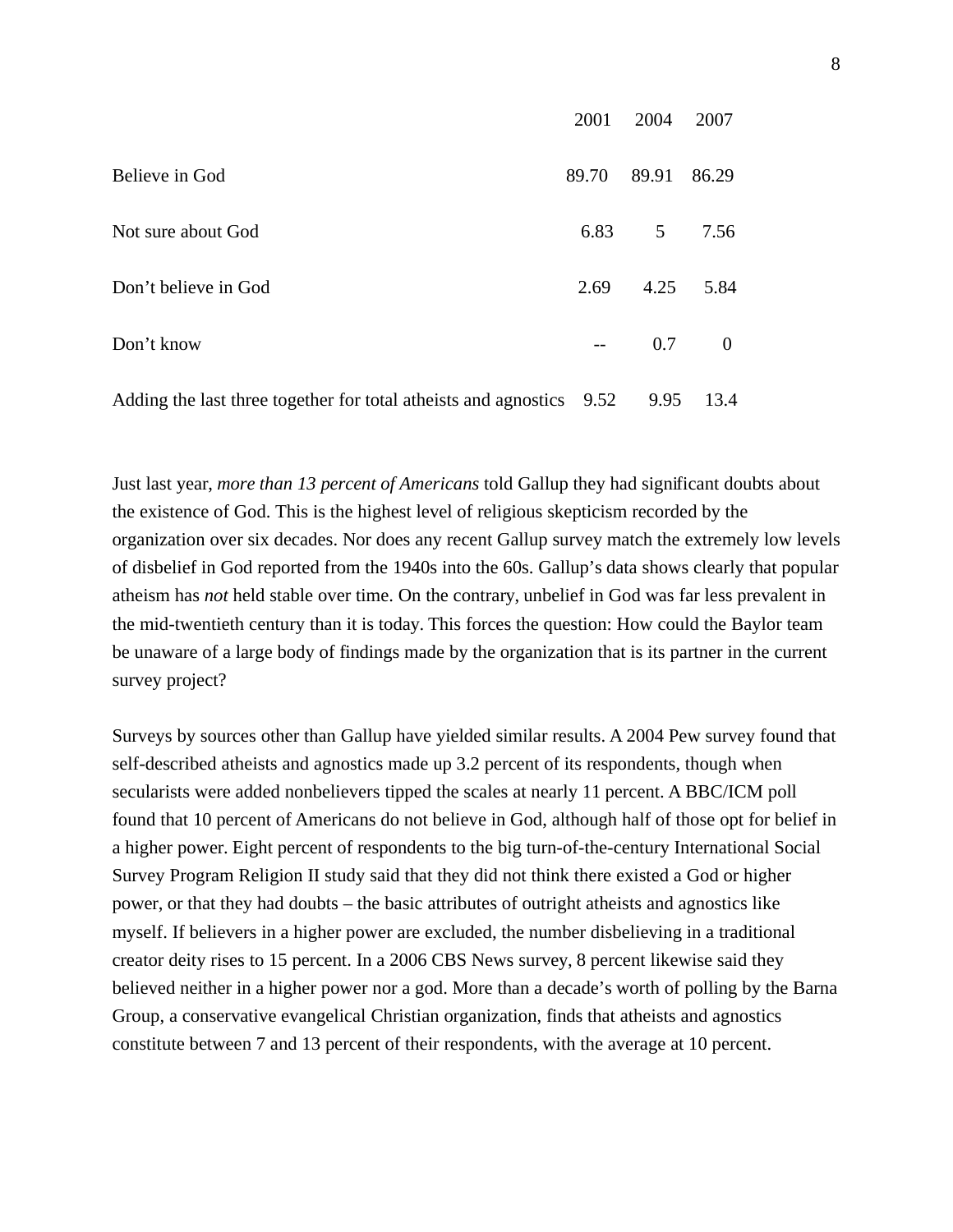We now come to what are, so far, the two most important religion polls of the twenty-first century. In 2003 and 2006, Harris Interactive conducted two notably innovative surveys. To understand what makes them unique some background it is necessary. It is well documented that atheists are widely disparaged. Only a minority of Americans tell pollsters they would vote for an atheist or marry one. There is substantial evidence that some nonreligious people may be reluctant to admit their unbelief on surveys. Conversely, believing respondents tend to exaggerate their level of religiosity; for instance, Americans inflate their level of church attendance by a factor of as much as two. This bias is well known, but most surveys do little to correct for it. (The Baylor team appears to ignore it.) Harris Interactive chose to pursue more reliable numbers, and carefully crafted its 2003 and 2006 polls to discover more accurately what Americans think about God. Although these surveys were not structured identically, they produced nearly identical results – a notable convergence that reinforces their basic accuracy and reduces the possibility that either is a statistical outlier. In the two surveys 4 percent either said that they are absolutely certain there is no God, or claimed to be atheists who deny God's existence. In one survey 5 percent were somewhat certain there is no God, and another 12 percent were not sure; these fit the popular meaning of agnostics. So when the 4 percent firm God-deniers are added in, that is a total of 21 percent who disbelieve or doubt that God exists. In the second survey, 14 percent claimed to be agnostics who were skeptical about God but were not atheists, and another 3 percent responded "not sure," qualifying as agnostics. When the 4 percent outright atheists were figured in, this again came to 21 percent who did not believe in a supreme being. Because these two Harris Polls take the greatest pains to minimize nontheists' reluctance to admit their lack of faith, they are probably the most accurate available.

These seminal Harris surveys are nowhere cited by the Baylor study.

Let's chart the line from Baylor's Table 52, which as we've seen was based on only six polls between World War II and the present – including their questioned interpretation of the 1940s Gallup figures. And let's compare them to a broader data set. The figure below incorporates *all* of the actual Gallup results published during the period (dots). It also includes the Harris results (H), which the reader will recall were based on polling questions recast in order to heighten accuracy in eliciting respondents' opinions about God.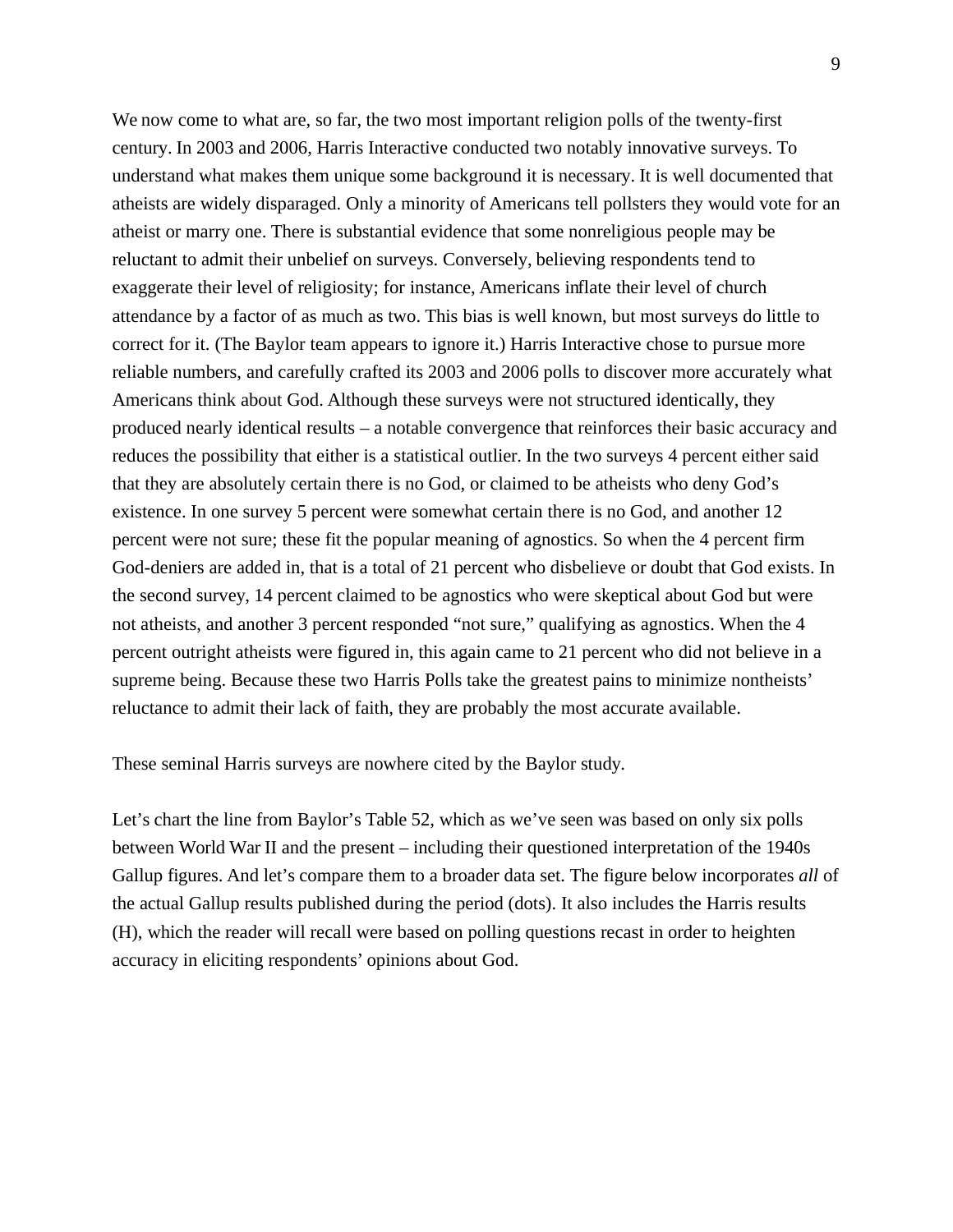

By ignoring all but a small fraction of the large set of available surveys, Baylor effectively selected the few datasets that served the story they are trying to sell: namely, that skepticism regarding the existence of supernatural deities occurs among Americans at persistently low levels. Quite the contrary, the actual results indicate a strong growth in disbelief, particularly since the 1990s. This is in tune with the agreement of all major survey organizations that the nonreligious – those who report their religious preference as "none" – have *doubled* in number since the early 1990s. The big debate has been whether this "rise of the nones" reflects a genuine rise in nontheism or – as the Baylor researchers argue – a growing disaffection of believers from organized religion while the number of nontheists somehow remains constant. At no time is there proposed a credible mechanism why otherwise believing people might be growing dissatisfied with their churches while the number of disbelievers remained static.

In any case, this debate is now over: the number of Americans who disbelieve in God is definitely growing, and the growth of unbelief is revealed to be the primary factor in the rise of the nones.

What story do the data really tell? First, if we assume that Gallup statistics from the 1950s are reasonably accurate, there may then have been about two million nonbelievers in a population of 150 million. If this is true, then the number of American unbelievers in the 1950s was roughly equivalent to the number of American Mormons at that time. Since those days, Mormons are proud that their numbers have tripled (to six million) while the national population has merely doubled (to 300 million.) The relevance of this observation will quickly be apparent.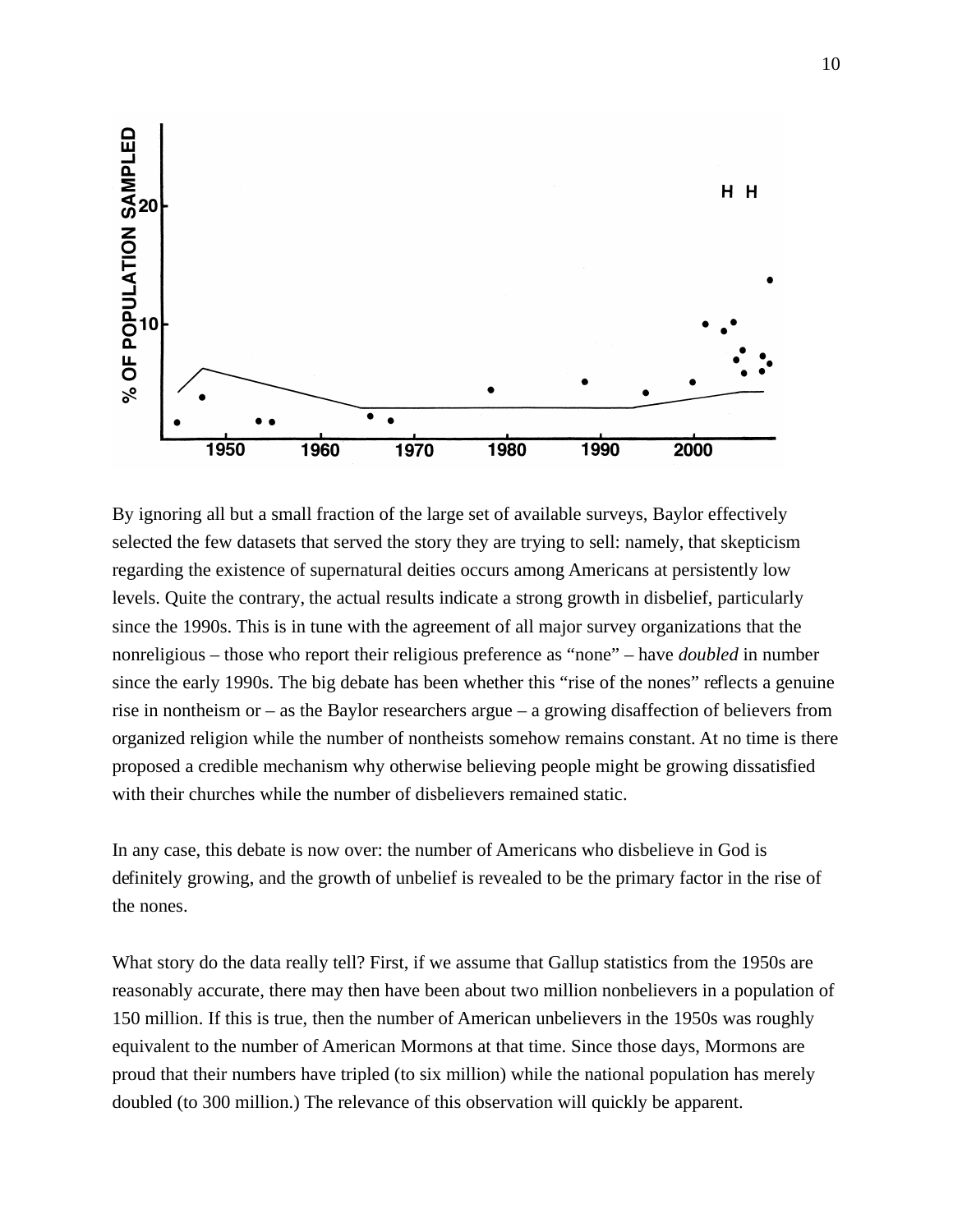If the 2003 and 2006 Harris Polls are anywhere near correct, atheists and agnostics now number some 60 million, a *thirty-fold* increase since the 1950s! Even if the disparity is significantly smaller than Harris figures suggest, the growth of disbelief has far outpaced that of the Latter-day Saints, by most accounts the nation's fastest-growing denomination. And while the Saints have grown mainly by rapid reproduction, disbelief has ballooned primarily via conversion, as adult individuals lost confidence in the creeds in which they were raised. It is plausible that unbelief has grown so very rapidly in the United States? Yes, because as we will see below, unbelief has grown even more rapidly in other first-world nations. In today's America, the number who are skeptical of God and the supernatural is probably quite close the number of Roman Catholics – or conservative evangelicals. Doubtless the number of unbelievers dwarfs the numbers of Jews, Mormons, and Muslims combined (each makes up 2 percent or less of the population). (All the totals in this paragraph concern total populations – that is, men, women, and children. To estimate totals for adults reduce figures by one-fifth.)

This year, Pew released a megasurvey that asked one of the most pertinent questions in the history of religious polling: Is the respondent certain a personal God exists? *Only half of respondents answered "yes."* This revealing yet little-noticed result means that fully half of Americans harbor doubt regarding the existence of a God who cares about humanity. If true, this is compelling evidence that America is not the nation of deep devotion commonly supposed.

In the 1960s, Gallup found that more than eighty percent of Americans were convinced that some kind of God exists (not quite the same as the narrower question of absolute belief in a personal God). Current surveys find that support even for this opinion has sunk into the seventies or sixties.

An international study by Pew which combined several measures of national religiosity – and ranked the U.S. at only 1.5 on a scale of 3.

None of this telling evidence for the reality of secularization is found in the Baylor study.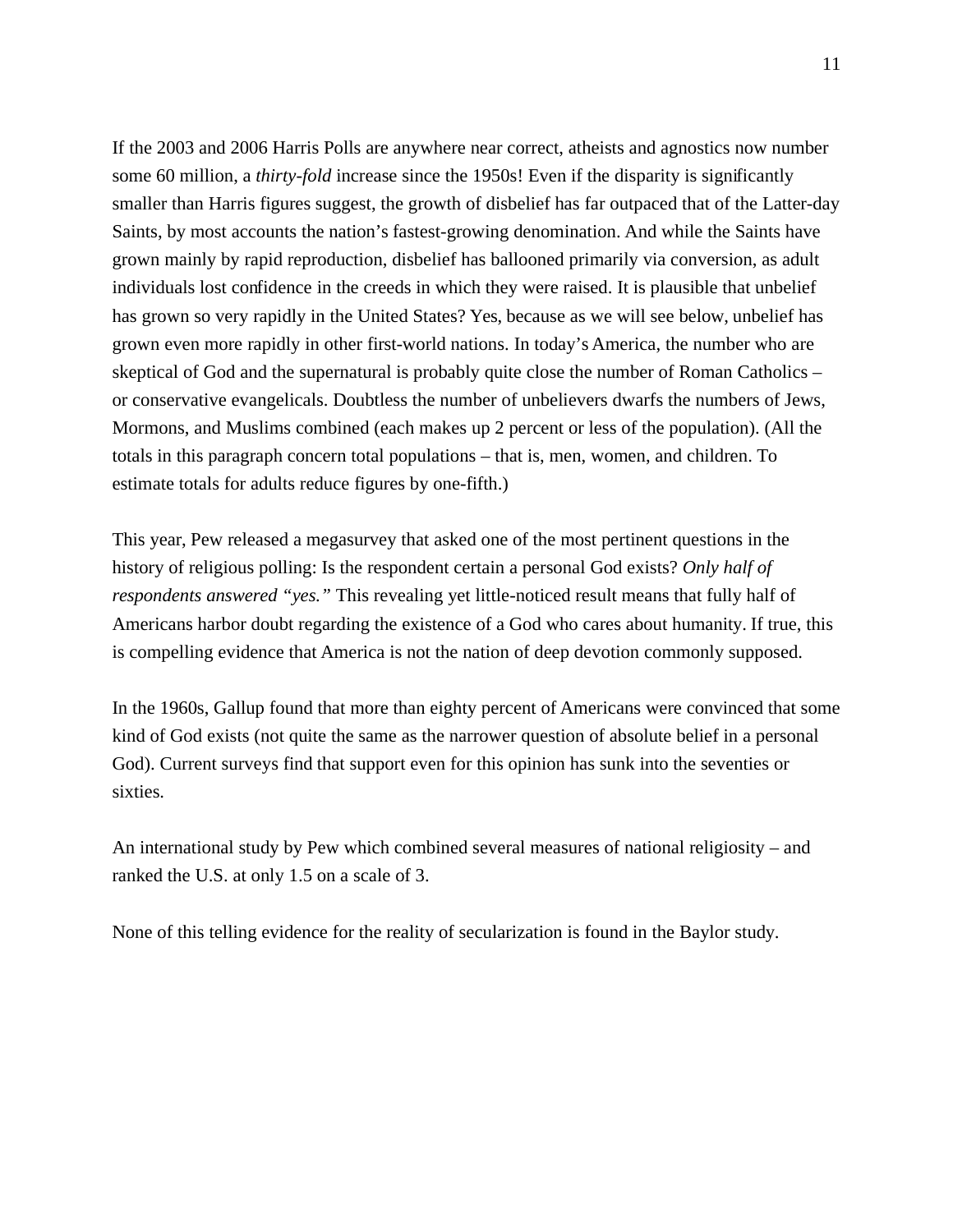#### **The Faithful: Losing the Very Ground Unbelievers Seize**

Meanwhile, what can we say of Christianity in America? A century ago, it was nearly universal, which is to say that almost all Americans self-identified as Christians. Today Christians make up just 75 percent of the population. This figure experienced its most rapid decline starting in the early 1990s, when the nonbelieving population entered its fastest period of growth. The number of Christians would be even smaller if not for immigration. Roman Catholics in particular are holding steady only because of immigration by Hispanics. Demographers often number Mormons among the Protestants; if this relatively fast-growing denomination is counted separately – as its many unique points of doctrine justify – then Protestants have probably *already* become a minority on this continent, for the first time since the founding of Jamestown.



Squares are Christians, triangles are Protestants. Data from the National Opinion Research Center (NORC).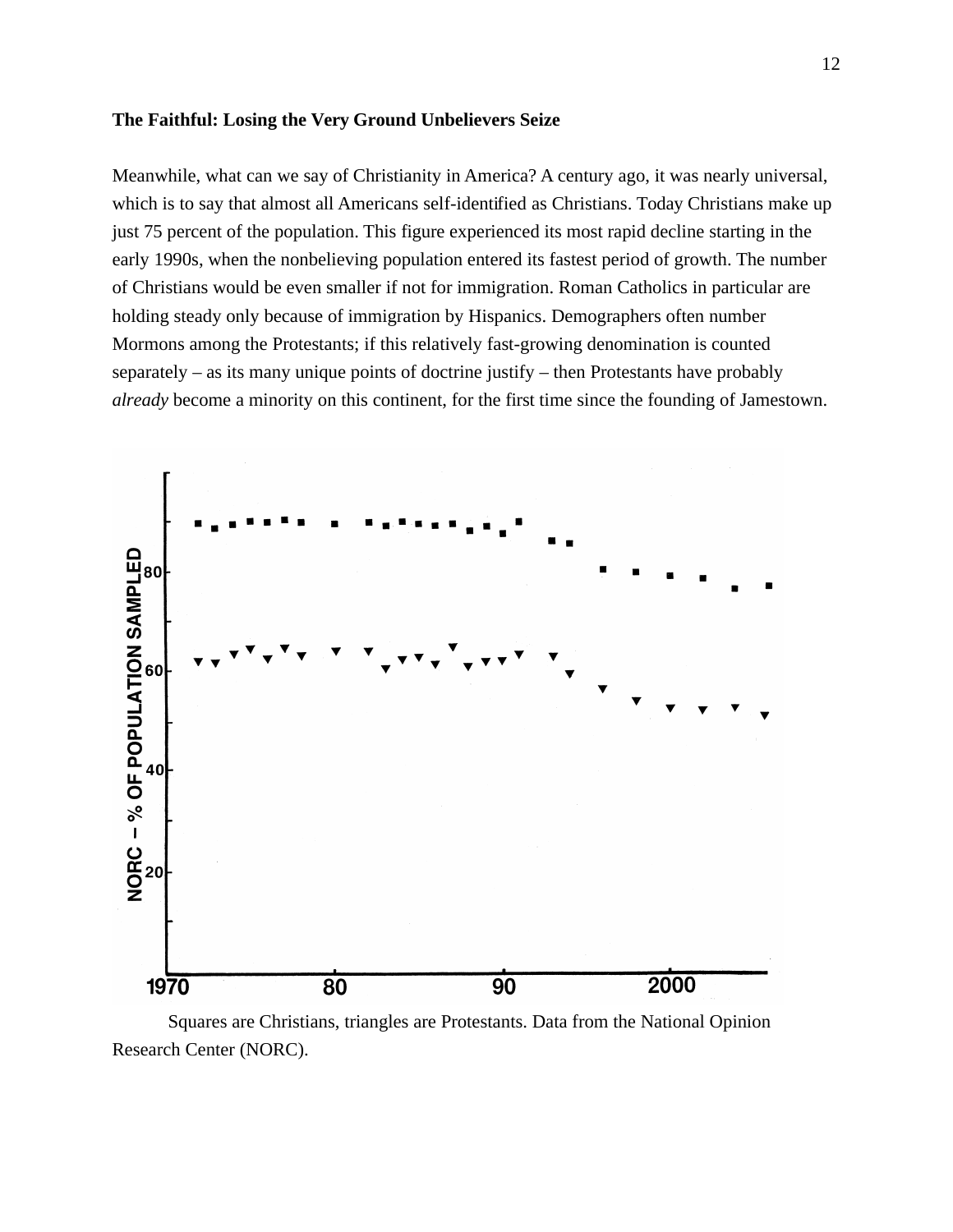Finally, a recent survey has identified startling levels of religious mobility. Many contemporary Americans change denominations and even religions almost casually, suggesting that even among many who still hold traditional beliefs, dedication to their faith does not run deep.

Nor is this demographic meltdown still confined to the so-called mainline churches, as media accounts have long surmised. Today even conservative sects are suffering. A report by the Southern Baptist Church laments that "the denomination is on a path of slow but discernable deterioration" – this because it is baptizing the same absolute number of new members as it did fifty years ago, when the U.S. population was half its current size. Rates of baptism have fallen most dramatically among youth. As a result the largest conservative, creationist evangelical church is losing ground as a percentage of the population. Only a small and shrinking percentage of Americans lives what might be called a Bible-based lifestyle. According to Gallup, Americans who say they take the Bible literally have steadily declined, from four in ten thirty years ago to fewer than a third today. Meanwhile those who say they think holy books contain only legends and fables have soared, from one in ten to nearly a quarter. If these trends continue, Americans who think the Bible contains legends and fables will soon outnumber those who take it literally. Meanwhile, the number of Americans who accept the implications of evolutionary theory has been edging up (while the number who champion the literal Genesis story has remained static for several decades).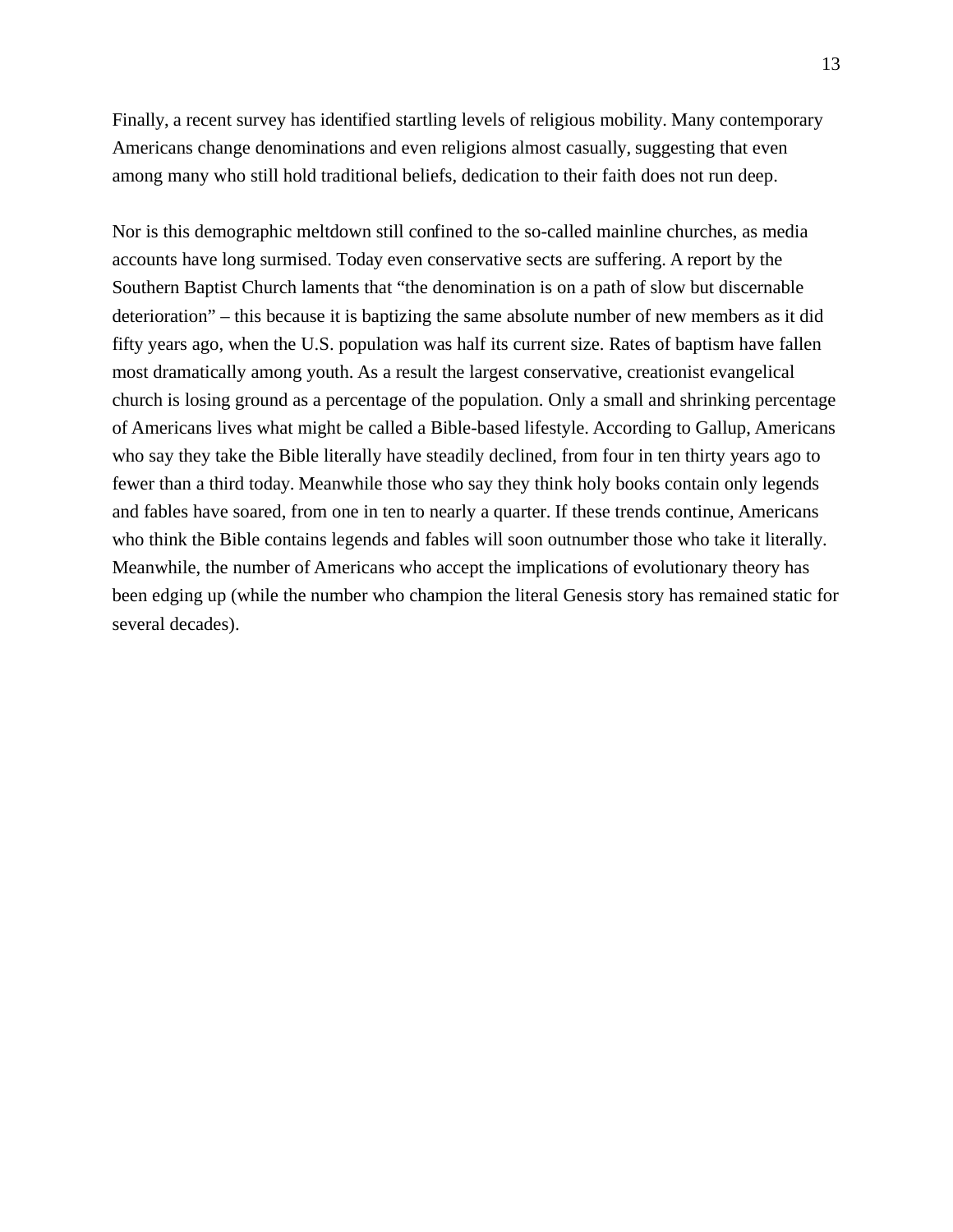

 Gallup results: diamonds are those who accept evolution with or without the aid of God; circles are those accept evolution without intervention of God, inverted triangles are Bible literalists; upright triangles are Bible skeptics.

Is religious practice correspondingly waning? Baylor says no. Specifically, *What America Really Believes* repeats Rodney Stark's long-standing contention that church membership has climbed steadily from colonial times until today. The method Stark uses to produce these estimates is obscure; in particular, his claim that church membership has risen since the 1950s seems at odds with the exceptional religiosity of that decade. And how can Stark claim that church membership is on the upswing while simultaneously attributing the rise of the nones solely to expansion in the ranks of the unchurched? Which of these contradictory claims is correct? Fortunately, Gallup has long asked a consistently worded question on church membership. Let us now compare Stark against Gallup.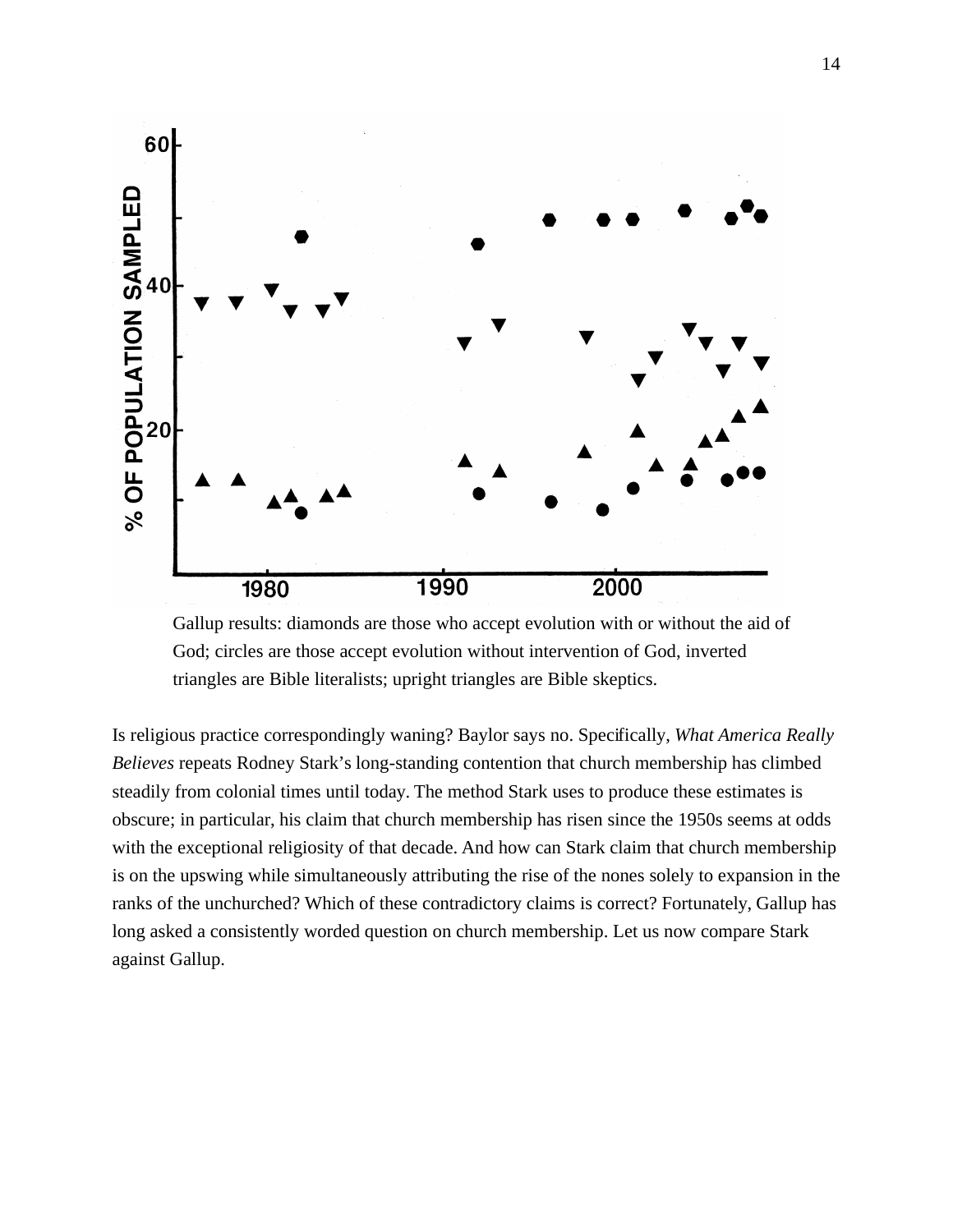

 Squares are Gallup results which include about two percent synagogue membership, in some cases multiple surveys in a given year are consolidated, question marks are the Stark values.

It seems clear that Baylor researchers ignored a consistently gathered and abundant set of Gallup data which show that after holding steady for decades, church membership began a persistent and obvious decline starting in the 1970s – from almost 75 percent to 60 percent today. Baylor instead chose to favor the less-well-founded estimates by Stark, and chose also to accept his claim that his data has not been contradicted.

Studies intended to find out how many really go to church on a typical Sunday find fewer than a quarter of Americans actually make the effort, not the four in ten who commonly tell pollsters they attend. Baylor contends the real number is closer to one-third, though in a *Washington Times* interview even Stark admitted that this estimate is optimistic.

Baylor spotlights the megachurch phenomenon and implies that their large congregations offset secularizing influences elsewhere in the culture. But in fact megachurches make up only a very small fraction of total churches, and draw in just a few percent of the population each week. Against the torrent of Americans abandoning religion, they are a small stream indeed.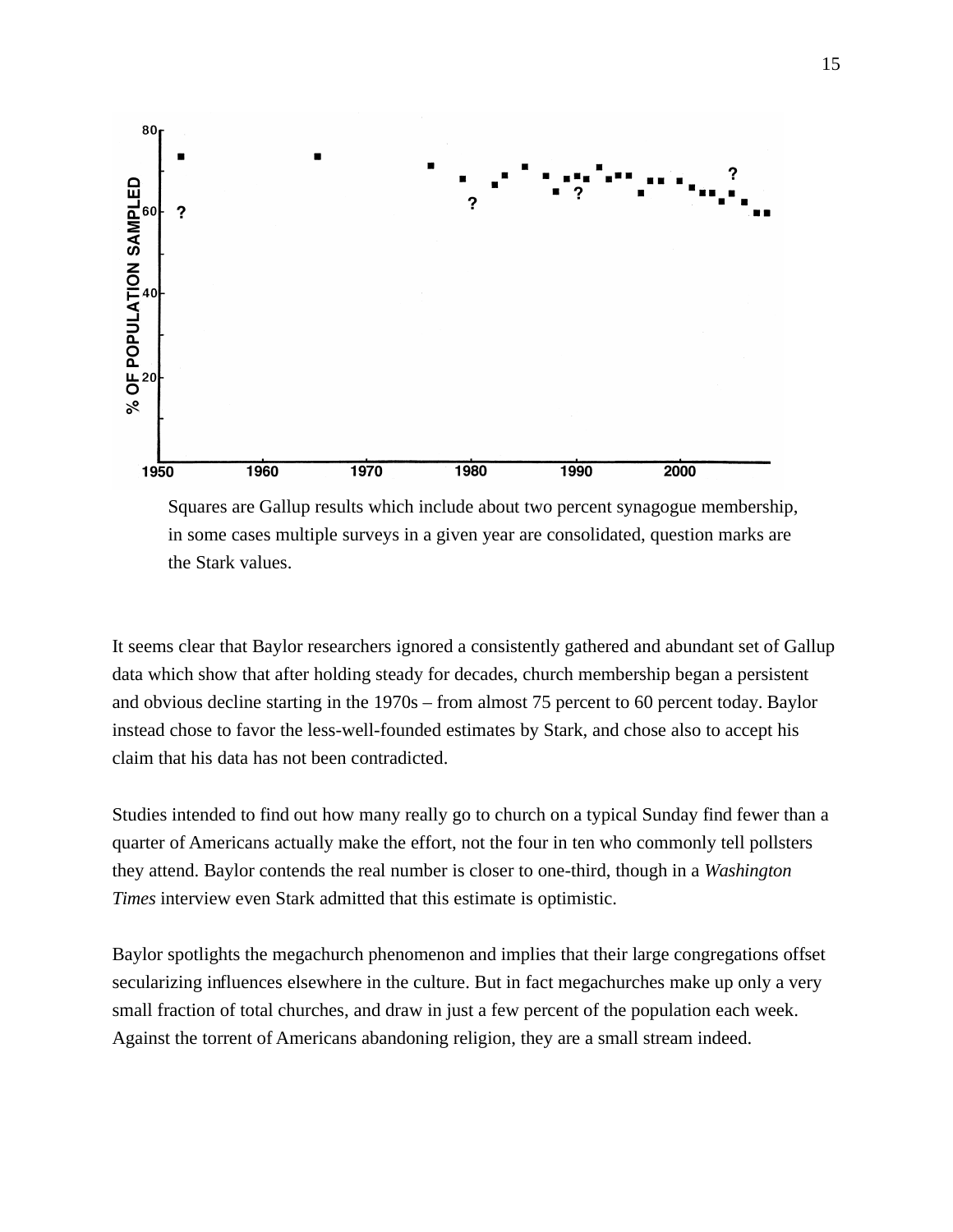Church leaders who have a better hands-on sense of the crisis than the Baylor academics are increasingly distressed at another under-appreciated phenomenon: the growing feminization of the churches. Men increasingly begrudge spending part of their weekends in the pews; not even the megachurch entertainment centers designed to bring them back can stanch the bleeding. This loss of men is demographically critical because research shows that most children acquire their religiosity – or lack of it – from their fathers. Given all of this, we should not be surprised that Generation Y, the offspring of today's church-averse fathers, is shaping up as the most irreligious generation in American history. And contrary to the claims by Baylor, generations do not tend to become more religious as they age, so it is likely that many of today's young people will retain their secular perspective throughout life.

Religious belief and activity in America are trending downward in so many ways that it is simply untenable to pretend otherwise. Yet this is what Baylor maintains, virtually alone among major organizations that track Americans' faith.

Pew, the National Opinion Research Center (NORC), and Harris concur that America has now begun the same sort of secularization that already occurred in most other Western countries. America's just starting late. Even the Gallup Organization has ceased to claim, as it did a few years ago, that American faith is on the rebound after declining from its high of the 1950s. The United States is still the most religious country in the first world, but the Baylor thesis that "faith American style" is holding its own is clearly false.

## **The First World's Loss of Faith**

Throughout the world's other prosperous democracies, nontheism commands greater popular allegiance than in America. It's a powerful idea, this observation that the entire rest of the first world is turning from religion, and it's understandable that Baylor researchers would seek to minimize it. They do so by relying on one of the same strategies we saw them use to downplay the importance of irreligion at home: they minimize the impact of nontheism abroad by focusing disingenuously on atheism, strictly defined. For example, much is made of a World Values Survey (WVS) finding that only 14 percent of the French are atheists. But the Baylor team fails to mention the International Social Survey Program (ISSP), administered around the same time. It found more atheists – 19 percent of its French respondents did not believe in God. But that's just the beginning: another 18 percent of the French were agnostic. That's 37 percent who are atheist *or* agnostic. An additional 15 percent said they believe in a higher power, but not the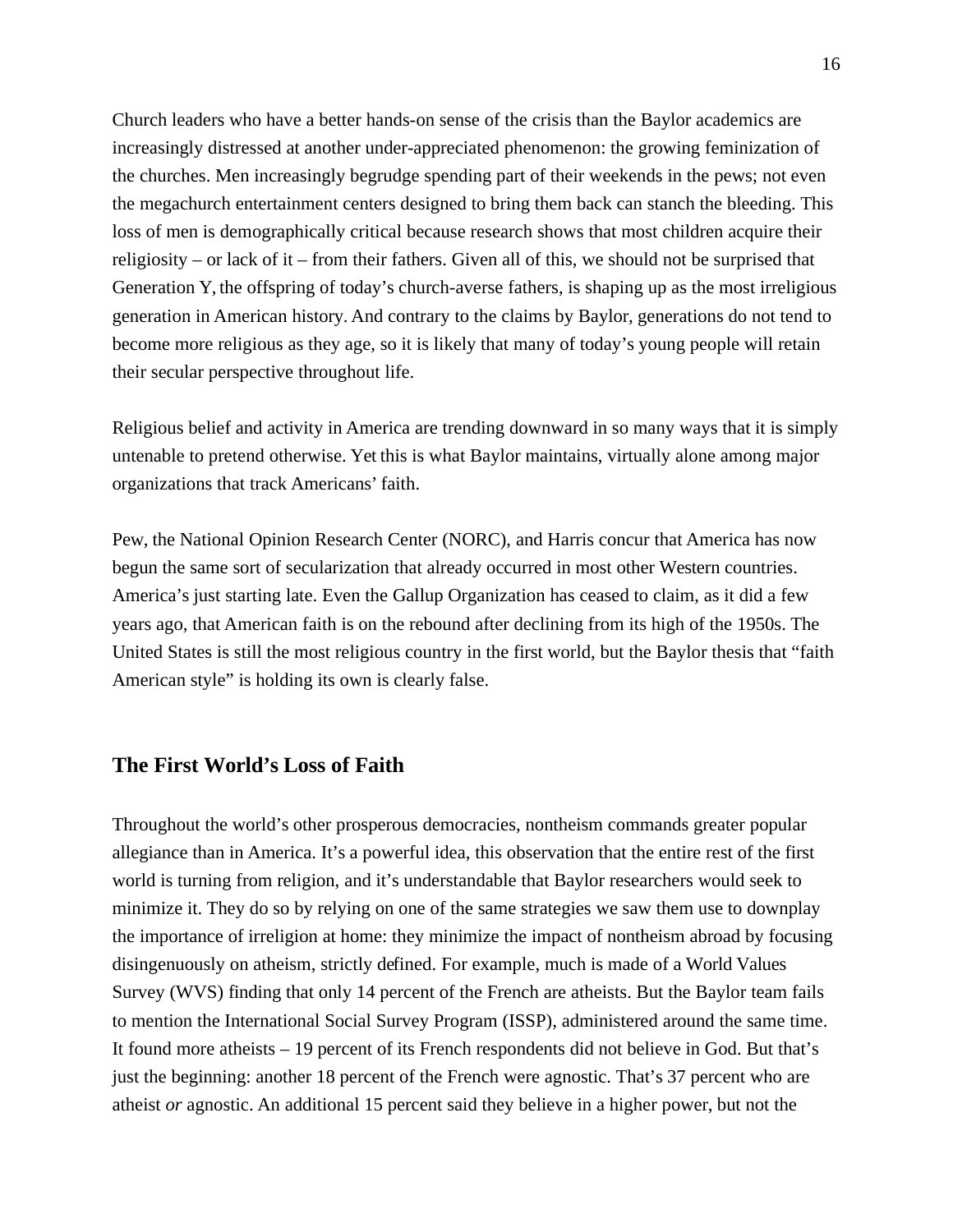traditional god. In total, that means 52 percent of the French are at least skeptical of the traditional God concept. Baylor also ignored a 2006 Harris Poll that ranked about one-third of the French as outright atheists, another third as agnostics, and revealed that of the believers left over, almost as many are Muslim as Christian.

We see similar trends – and similar statistical distortion by Baylor researchers – with other first world countries. Take Sweden. Baylor again spotlights the World Values Survey finding that just 6 percent of Swedes are atheists. Yet ten years ago, the ISSP tallied 17 percent unbelievers, 18 percent doubters in a higher power and God, and 33 percent believers in a higher power but not God. All told, the ISSP found that *two-thirds* of Swedes were at least skeptical of a supreme being. (Some polls put it even higher, at eight in ten.)

In the table below, WVS figures for 18 countries (relied on by Baylor) are compared with ISSP statistics; to ranges of likely atheism and agnosticism compiled and published by Pitzer College sociologist Phil Zuckerman; and relevant results of the 2006 Harris Poll mentioned above.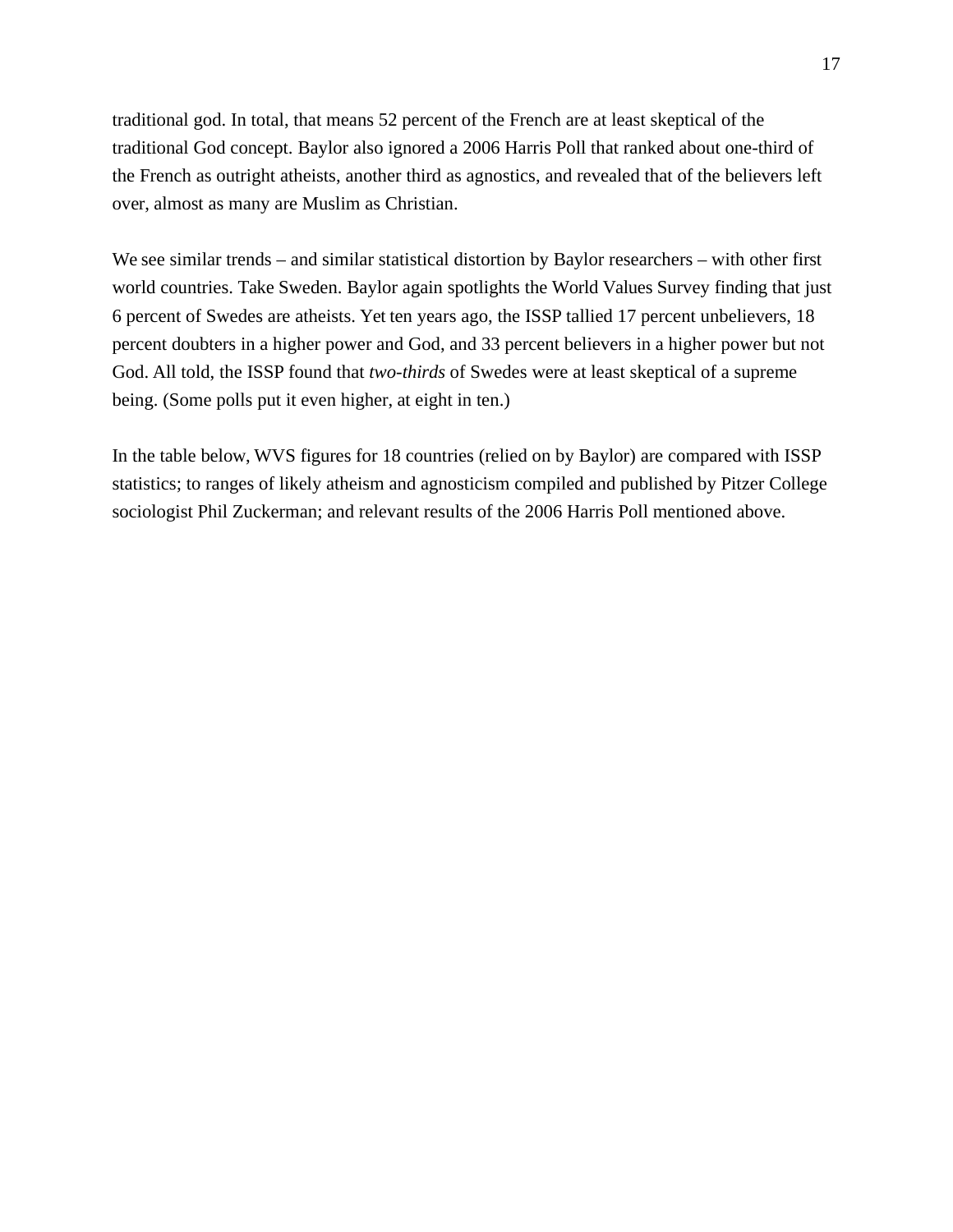|             | WVS - turn of the century - ISSP |                |                |                  |                                                              | Other assorted surveys |  |  |
|-------------|----------------------------------|----------------|----------------|------------------|--------------------------------------------------------------|------------------------|--|--|
|             | convinced                        | don't          |                | don't higher     | God                                                          | (Harris 2006 bold)     |  |  |
|             | atheists                         |                |                |                  | believe + $\text{know} + \text{power only} = \text{sketics}$ | atheists $+$ agnostics |  |  |
| Japan       | 12                               | 11             | 21             | 24               | 56                                                           | 65                     |  |  |
| Sweden      | 6                                | 17             | 18             | 33               | 68                                                           | $64 - 85$              |  |  |
| Norway      | $\overline{4}$                   | 12             | 12             | 25               | 49                                                           | 48-80                  |  |  |
| Denmark     | 5                                | 15             | 16             | 24               | 55                                                           | 48-80                  |  |  |
| Finland     | 3                                |                |                |                  |                                                              | $41 - 60$              |  |  |
| Holland     | 6                                | 17             | 12             | 18               | 47                                                           | 42-44                  |  |  |
| Belgium     | 7                                |                |                |                  |                                                              | 43                     |  |  |
| France      | 3                                | 19             | 18             | 14               | 51                                                           | $44 - 68$              |  |  |
| Germany     | 7                                | 24             | 12             | 20               | 56                                                           | $41 - 49$              |  |  |
| Switzerland | $\overline{4}$                   | $\overline{4}$ | 12             | 30               | 46                                                           | 17-27                  |  |  |
| England     | 5                                | 10             | 16             | 14               | 40                                                           | $32 - 59$              |  |  |
| Canada      | $\overline{4}$                   | 9              | 8              | 18               | 35                                                           | 19-30                  |  |  |
| Australia   | 5                                | 10             | 14             | 16               | 40                                                           | 25                     |  |  |
| New Zealand | 5                                | 8              | 11             | 19               | 38                                                           |                        |  |  |
| Austria     | $\overline{2}$                   | 7              | 8              | 25               | 40                                                           | 18-26                  |  |  |
| Spain       | 6                                | 9              | 7              | 12               | 28                                                           | 44                     |  |  |
| Italy       | 3                                | $\overline{4}$ | 5              | $\tau$           | 16                                                           | 30                     |  |  |
| Ireland     | $\overline{2}$                   | $\overline{2}$ | $\overline{4}$ | $\boldsymbol{7}$ | 13                                                           |                        |  |  |

WVS statistics under-report irreligion, but they don't even do that consistently. The WVS data contains various defects: for example, the still-moderately religious Spain displays as much atheism as countries which all other surveys show to be much less religious, such as the Nordic nations. In its discussion of irreligion across the world, then, the Baylor team has decided to rely on the *least* reliable data set available.

The statistics Baylor researchers disregard depict a first world in which belief in God has declined markedly ever since World War II. Levels of belief in angels, heaven, hell, and have fallen similarly. Church attendance is down too, often by a factor of four or more. In many western nations the percentage attending church on any given Sunday is only in the single digits. Across Europe great numbers of churches have closed or been converted to alternative uses.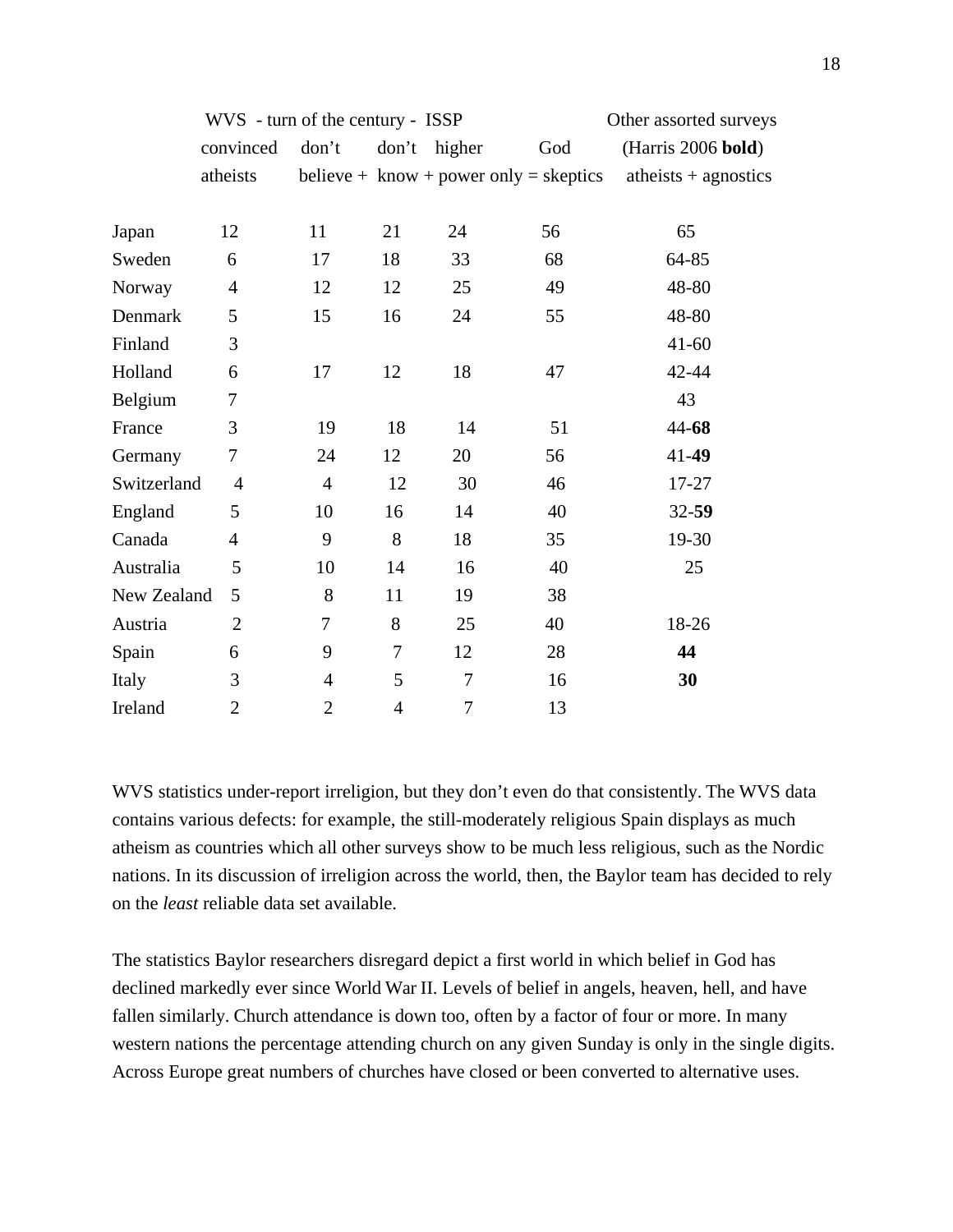Consider that when *Saturday Night Live* premiered in 1975, Spain was still a fascist state dominated by the Roman Catholic Church. Today Spain is a fast-secularizing nation that permits gay marriage. Belief in God is "on life support" in irreligious Scandinavia and Japan. The unprecedented, rapid, and *voluntary* secularization of western Europe, Canada, Australia, and Japan is one of the most striking sociological events in world history. Among many other things, it proves that religion is neither constant nor a human universal. Human beings can live without religion, and when social circumstances encourage it many do. Yet the Baylor team misses it all.

In none of the secularized democracies does a majority absolutely believe in God; in some the percentage reporting absolute belief is in the teens or lower:



Data from ISSP and Eurobarometer.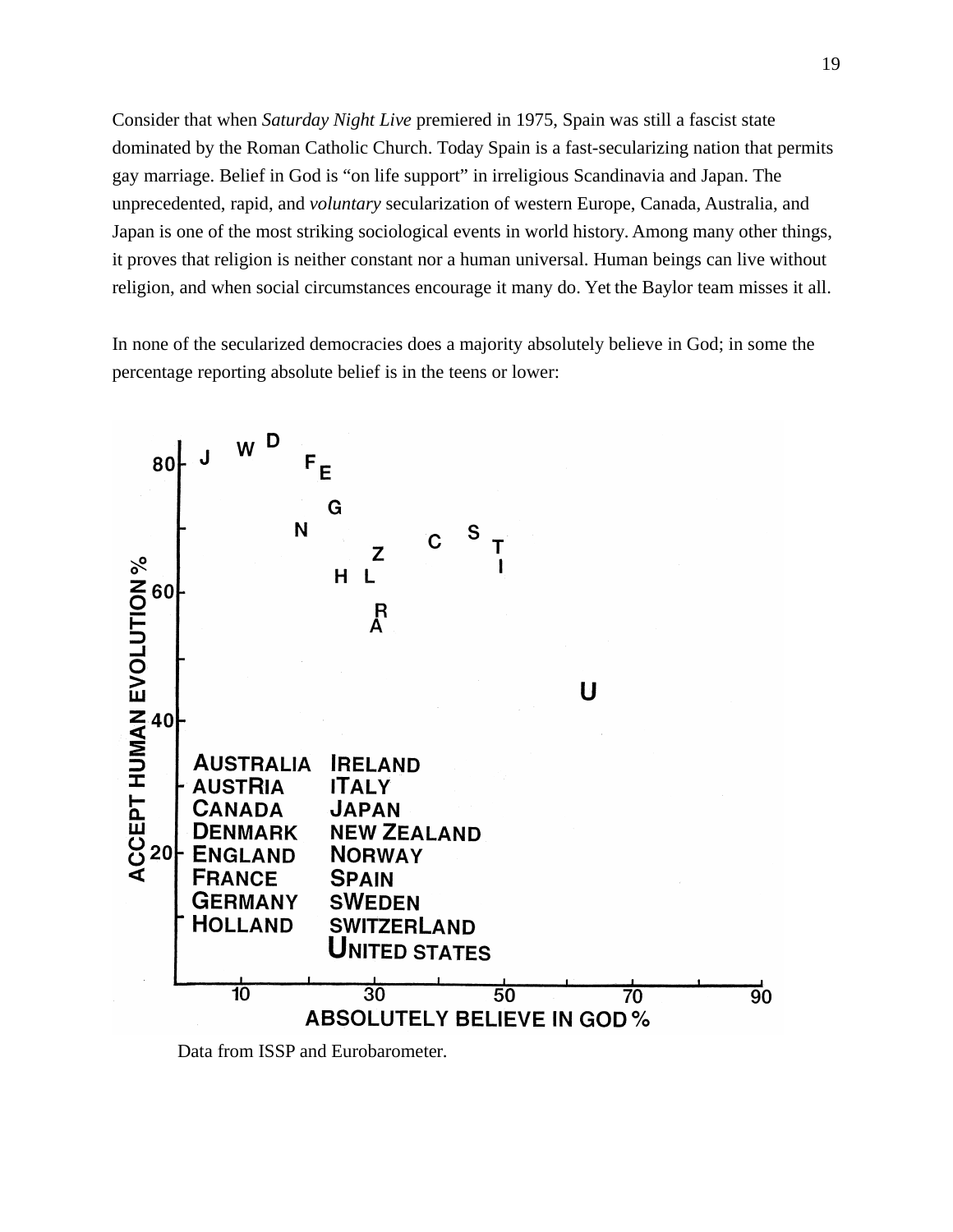It is not surprising that Pew ranks the religiosity of each of the secular democracies well below 1 on its 3-point international scale. As we've seen, this is only one among a great many relevant statistics that Baylor researchers did not feel necessary to include in their work.

For more on the extent of first-world secularization, the reader is directed to two seminal books: *Sacred and Secular: Religion and Politics Worldwide* by Pippa Norris and Ronald Inglehart (Cambridge University Press, 2004) and *God is Dead: Secularization in the West* by Steve Bruce (Blackwell, 2002). Not surprisingly, these works receive no attention from the Baylor team.

#### **Better Religious than Red?**

A favorite thesis among conservative Christians is that Communist-bloc nations never succeeded at wringing religion from their societies, and that piety has experienced dramatic renewal since the Iron Curtain fell. The Baylor team enthusiastically agrees. Ignored is a mass of data (comprising an entire chapter in Norris and Inglehart's *Sacred and Secular)* that exposes the post-communist revival of religion as a gross exaggeration. This myth is based in turn on still more highly dubious statistics, which Baylor researchers predictably treats as sound and sufficient. Some former east-bloc nations are actually undergoing a degree of secularization, including even Poland. On the other hand, there has been a modest rise of faith in China, with Christianity making some inroads. Yet the mere few percent of Chinese who are Christian remain far outnumbered by outright atheists, even according to the data Baylor cites. In addition there is evidence that many Chinese converts approach Christianity primarily as a fashionable vehicle for emulating western lifestyles. On balance, religion survived less well under Communist oppression – and rebounded less vigorously afterward – than many advocates (and the Baylor researchers) suppose.

#### **What's Baylor's Game?**

The evidence for secularization across the West – including, belatedly, America – is so compelling that most survey organizations have long since acknowledged it. The Baylor team stands virtually alone in bucking this consensus, using selective data in order to defend a false contention that religious belief is on the rise. Perhaps in service to Baylor University's roots as a conservative Baptist institution, BISR now operates more as a religious propaganda organization than as the objective research institution it still purports to be.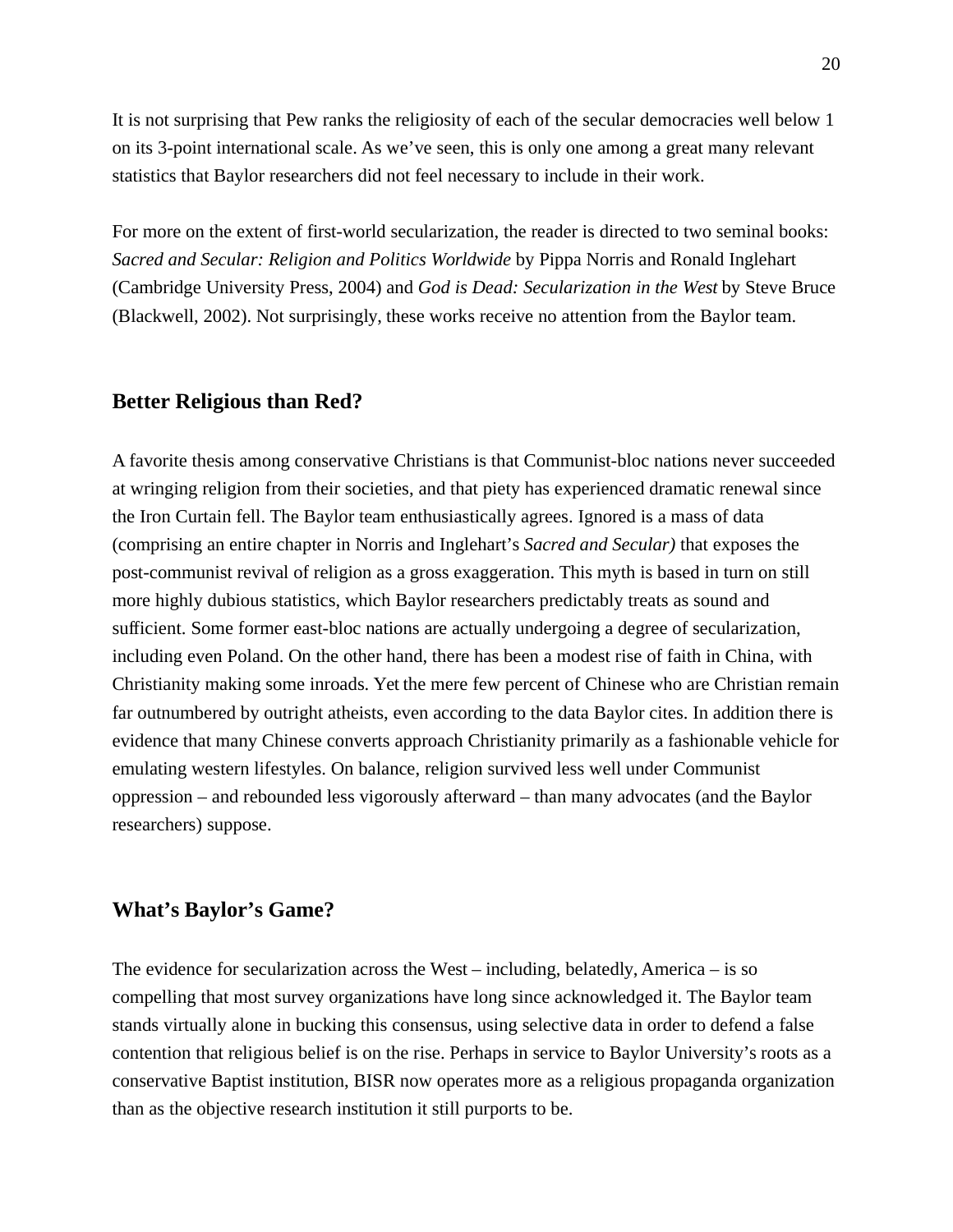Baylor's strategy seems tailored to counter the periodic releases of large studies by Pew, NORC, and others that document the erosion of piety in American life. Every two years Baylor/Gallup release a report that purports to demonstrate the stability of religion. So long as the media accepts Baylor's claims, the strategy is working. It may become less effective in coming years as the secularization of America becomes too obvious to ignore.

#### **The Stark Factor**

To understand what is going wrong at Baylor, we must consider its star sociologist. Rodney Stark is the lead author of the book that contains the bulk of the organization's 2008 results. At various times Stark has described himself as a reluctant agnostic or as unchurched independent Christian. He is well-known for his hypothesis that religiosity is a nearly universal phenomenon present in all societies, and for a market-based hypothesis that views religion as fulfilling a number of worldly human needs which no other factor can address. Stark has engendered widespread controversy and generated significant antagonism among fellow researchers, both by his style and by the methods he has used to sustain his conclusions. Stark's writings and public statements tend to be sharply dismissive of those who disagree with him, especially nontheists. In a *Washington Times* article covering the Baylor study, Stark said that "religious people don't care about the irreligious people, but the irreligious are prickly. I think they're just angry."

In the technical literature Stark has been sharply criticized for being selective in choosing data that support his hypotheses, which have failed in many cases under more objective scrutiny.**[\\*](#page-20-0)**

<span id="page-20-0"></span><sup>\*</sup> Stark is perhaps best known for the free-market hypothesis, a popular "explanation" of why America remains devout while Europe has become so secular. This hypothesis holds that America's constitutional separation of church and state compelled clerics to engage in Darwinian competition with one another to keep parishioners happy and paying for the pews, while the lazy, socialistic, state-operated churches of Europe grew lax and wasted away. Amazingly, this theory owes much of its early acceptance to one of the greatest mathematical faux pas in the history of sociology. The statistical studies that initially established the free-market theory – by Rodney Stark and his coauthor Roger Finke – contained an egregious coding error: a key formula contained a -1 rather than the correct positive +1 As a result, the seemingly seminal results around which so much speculation has been constructed are invalid! The error was revealed by David Voas, V. A. Olson, and Alasdair Crockett in a 2002 paper, "Religious Pluralism and Participation: Why Previous Research Is Wrong" (*American Sociological Review* 67(2): 212-230). Even before that damning error was uncovered, Mark Chavez (coauthor of a famed 1993 study showing that actual church attendance is 50 percent lower than Americans self-report in surveys) and Philip S. Gorski had published a devastating 2001 meta-analysis of more than two dozen studies claimed to support the free-market hypothesis, concluding that "the claim that religious pluralism and religious participation are generally and positively associated … is not supported, and attempts to discredit countervailing evidence on methodological grounds must be rejected" ("Religious Pluralism and Religious Participation," *Annual Review of Sociology* 27: 261-281). The controversy was briefly summarized by Pippa Norris and Ronald Inglehart in their *Sacred and Secular* (Cambridge, U.K.: Cambridge University Press, 2004), a work accessible to popular audiences that deserves wider attention than it received. Sadly, while specialists have largely rejected the free market hypothesis, it continues to be relied on in popular discourse – including not a few essays by secularists who still trot it out as though it could explain America's exceptional level of public piety.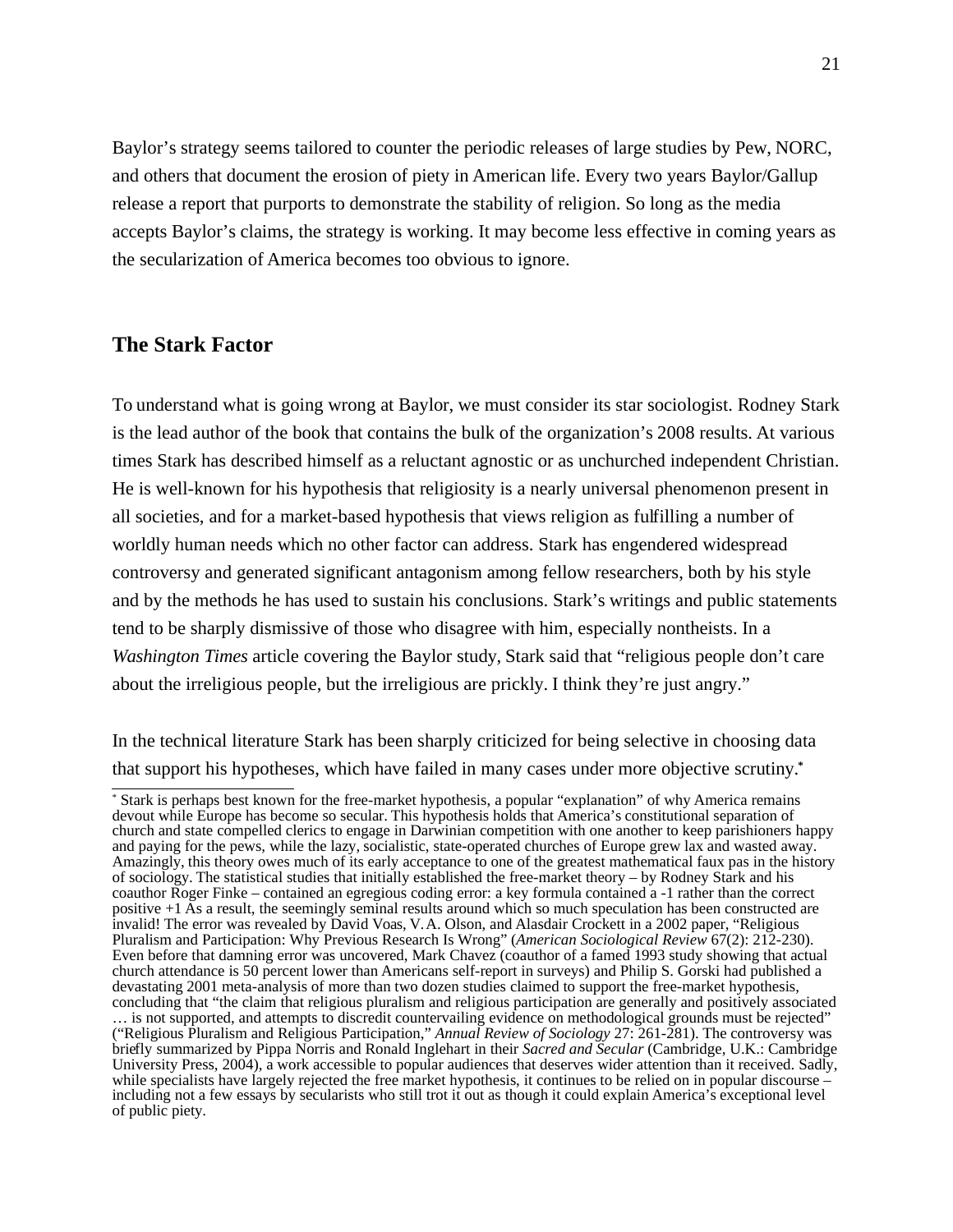*What America Really Believes* provides an extreme expression of Stark's tendency to disregard inconvenient data. The book simply makes no mention of ten years' worth of major publications that contradict Stark's research and demonstrate the decline of religious faith across much of the world. Far from attempting to rebut these works, Stark and his co-authors simply write is as if they did not exist. Stark also cites outdated work that supports his agenda, such as a 1980 study suggesting that nonreligious individuals tend to become more religious as they age, ignoring more recent work that concludes the opposite.

To what degree is Rodney Stark is the direct cause of Baylor study's failure to engage with so much well-regarded data and analysis? It may be impossible to know. But as Stark is the lead author of *What America Believes,* it seems reasonable to hold him as responsible as his university for this faulty study.

# **It's Not Just Baylor**

Baylor is not the only pro-Christian organization engaged in surveying American religion. The Gallup Organization bears the impress of its devout founder, George Gallup. His son, George Gallup Jr.. is a committed evangelical Christian who once said of polling on religion, "When I ask a question on these subjects, what I'm always trying to find out is: 'Are we doing the will of God?'" Gallup is no longer in charge of the organization, and in any cases its biases have never been expressed as overtly as Baylor's. The Organization no longer posts commentaries arguing that American religion is on the rise. Still, Gallup has done less than other major survey organizations to acknowledge that long-term trend data clearly shows declines in theistic belief and practice. The rise of skeptics, declines in church membership, and for that matter the gradual increase in the number of Americans who embrace the theory of evolution go largely uncommented on.

George Barna, founder of the Barna Group, is entirely open about his conservative Christian worldview. Some observers believe this has occasionally influenced the group's interpretation of results. Still, Barna usually follows the facts. It has willingly acknowledged outcomes unfavorable the conservative Christian agenda. For instance, it was the Barna Group that demonstrated that born-again Christian couples have high rates of divorce.

If three major players in the world of opinion research show at least some favoritism toward Christianity, other prominent survey institutions have a neutral posture in matters of religion. No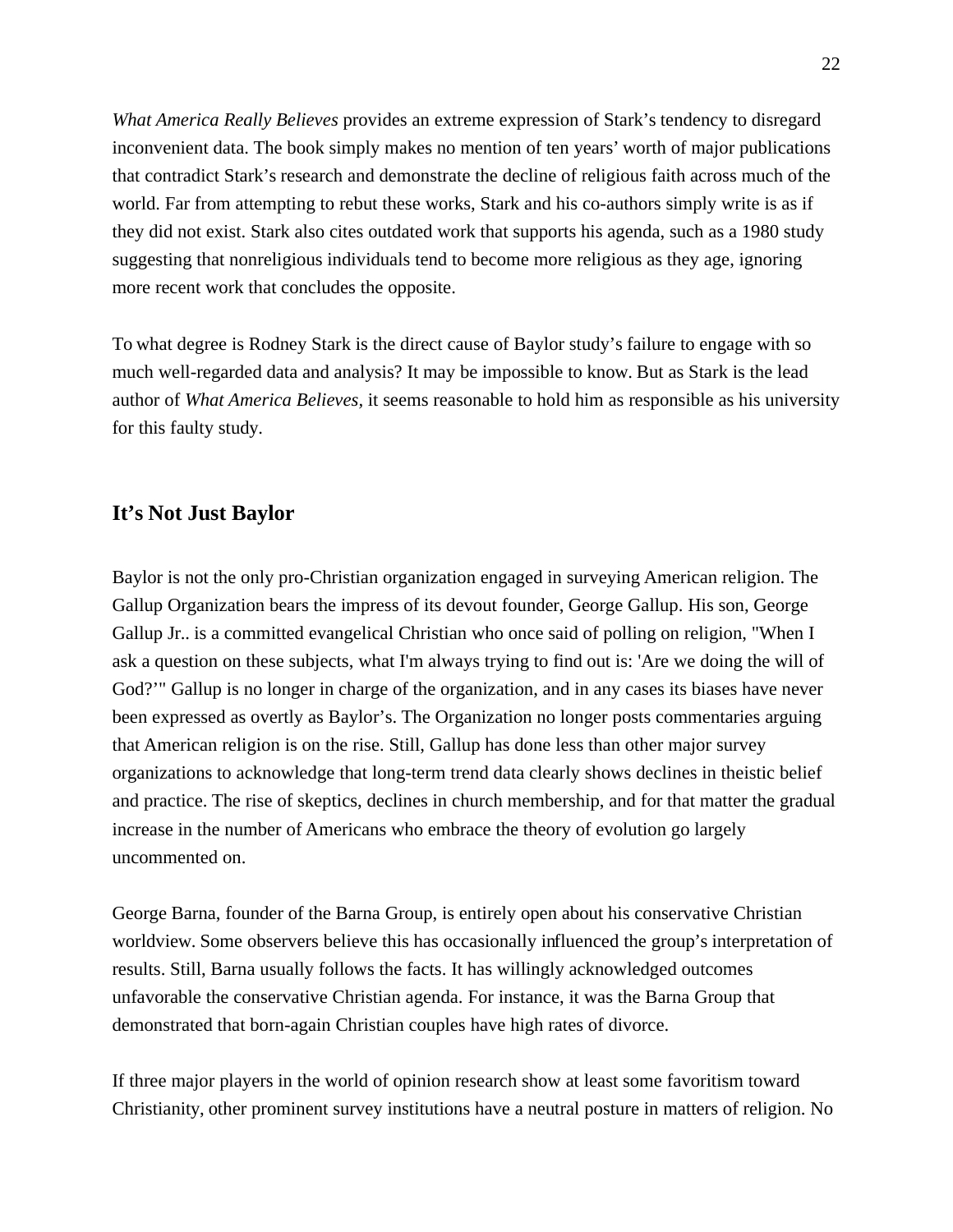institution in this sector has an atheistic orientation. Therefore the overall orientation of this field of research is somewhat biased in favor of faith.

## **Why Is the Baylor Problem Important?**

Disputes among survey institutions are not just academic. Nor is their relevance limited to the struggle between nontheism and theism. Understanding whether or not the United States is or is not secularizing is vital to understanding the future political and socioeconomic course of the nation. If Americans become less religious, they may well begin to remake their social and economic system more along the lines of other first world countries. If America becomes more like Europe, making its social safety net more robust and reducing levels of uncertainty experience by the middle class, current research suggests that this will further reduce popular piety. Indeed, this is just the "secularization feedback loop" that has already eroded popular religiosity in every highly developed country other than the United States.

#### **Recommendations –**

#### *-- to Baylor University and Gallup*

If Baylor University wishes to be perceived in future as a credible source of advanced, objective research and information, the institution needs to require that its Institute for Studies of Religion reform its program to meet modern mainstream standards of scientific rigor. The Gallup Organization, too, will be seen as more objective if it more openly acknowledges wellestablished secularizing trends.

#### *-- to the Media*

Because of the above-cited problems in Baylor's religion-study project, until reforms are undertaken it is suggested that reporters and commentators adopt a more skeptical stance toward its often-anachronistic reports. Media professionals should recognize that other major survey and analytical organizations such as Harris, NORC, Pew, and ISSP have displayed greater objectivity than Baylor/Gallup and their products should be considered more reliable. When reporting on the Baylor work, other researchers should be consulted, many are listed below.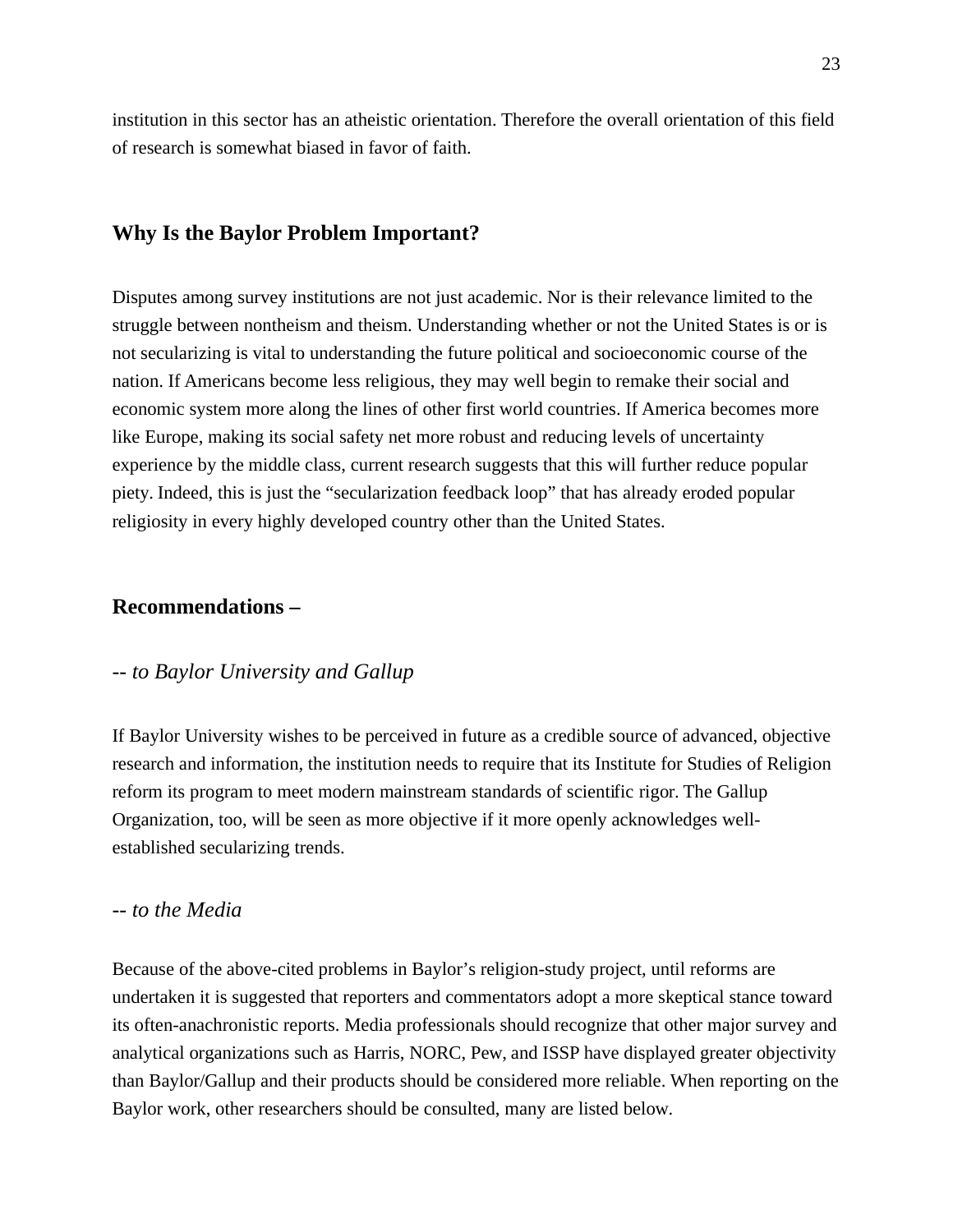#### *To Learn More – (significant resources, none of which are cited by the Baylor team)*

Pippa Norris and Ronald Inglehart, *Sacred and Secular: Religion and Politics Worldwide* (Cambridge: Cambridge University Press, 2004) is a critical read for all truly interested in this subject. Also a font of information, Steve Bruce's *God is Dead: Secularization in the West*. (Oxford: Blackwell, 2002) shows that Britain is probably even less religious than the statistics indicate.

Gregory Paul, "The Big Religion Questions Finally Solved" in the Dec 2008/Jan 2009 *Free Inquiry* builds upon recent advances in the sociology of religion to lay out the socioeconomic forces that predominantly drive first world secularization and account for the (quite variable) popularity of mass faith over the ages.

Gregory Paul, "The Secular Revolution of the West," *Free Inquiry* 22, no. 3 (summer 2002) 28- 34; Gregory Paul, "Foreign Policy's Faux Pas," *Free Inquiry* 27, no. 1 (Dec 2007/Jan 2008): 41- 44; Gregory Paul and Phil Zuckerman, "Why the Gods Are Not Winning," *Edge* (2007), www.edge.org/3rd\_culture/paul07/paul07\_index.html; the last two take a closer look at the state of faith and secularism in formerly communist and other nations based on some of the latest data.

Phil Zuckerman, "Atheism: Contemporary Rates and Patterns," in *The Cambridge Companion to Atheism* (Cambridge University Press: Cambridge, 2007); and Phil Zuckerman, "Secularization: Europe -- yes, United States – no" *Skeptical Inquirer* 28(2) (2004): 49-52 include many of the survey statistics that establish the depth of first-world secularism.

Gregory Paul, "Creationism in Decline" *New Scientist* (2008), www.newscientist.com/article/mg19826501.000-creationism-in-decline.html; "Expelled Expired: Creationism Is Not Winning" *EnergyGrid* (2008), energygrid.com/society/2008/05gp-creationists.html.

Gregory Paul, "Cross-National Correlations of Quantifiable Societal Health With Popular Religiosity and Secularism in the Prosperous Democracies," *Journal of Religion and Society* 7 (2005), moses.creighton.edu/JRS/2005/2005-11.html explores the social consequences of western secularization, as does Phil Zuckerman "Is Faith Good for Us?" Free Inquiry (Aug/Sept 2006).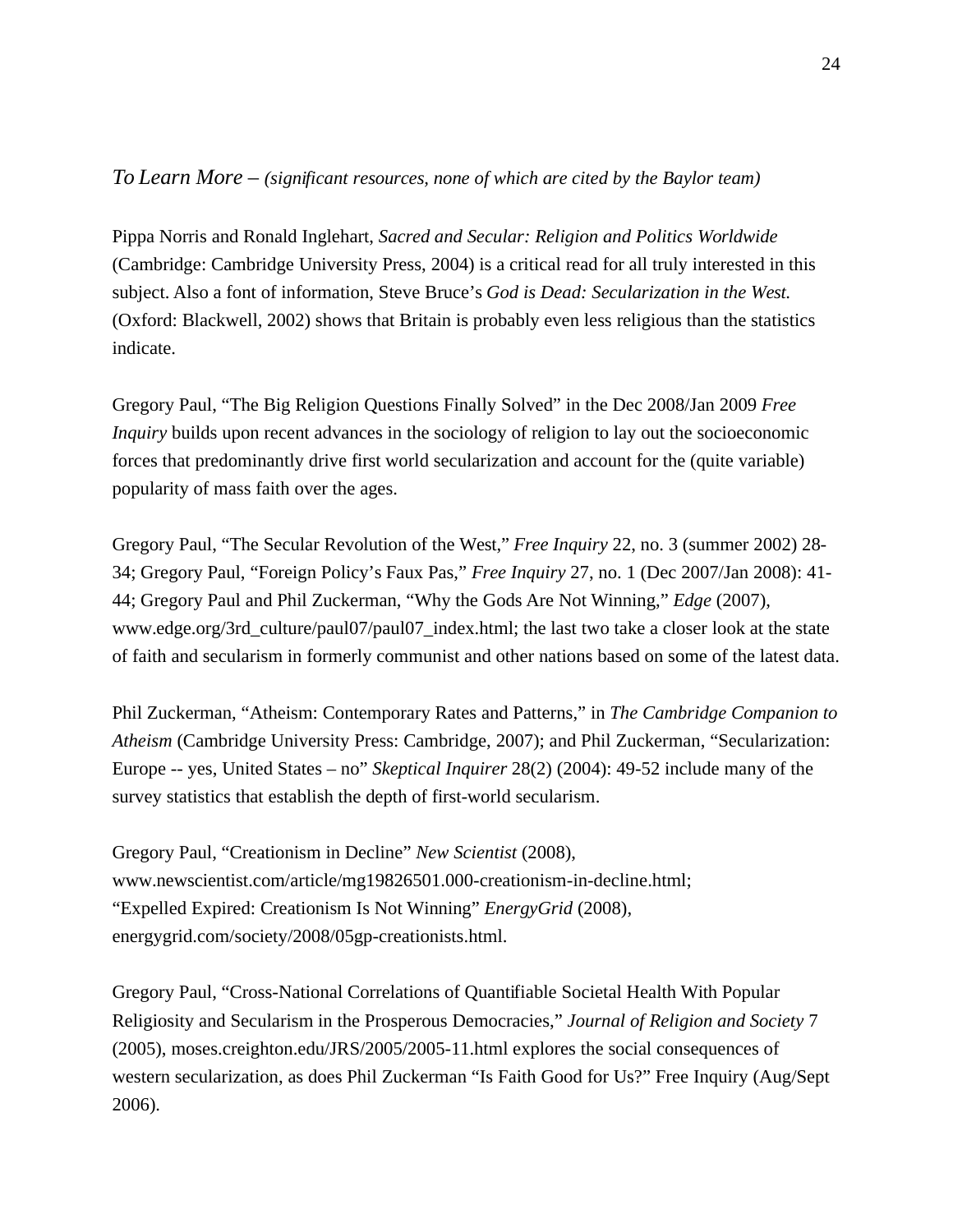Penny Edgell et al. "Atheists as 'Other': Moral Boundaries and Cultural Membership in American Society." *American Sociological Review* (2006) 71: 211-234 demonstrate the discriminatory attitudes that intimidate Americans from acknowledging their irreligiosity.

Harold Taylor, "While Most Americans Believe in God, Only 36 percent Attend a Religious Service Once a Month or More," (2003), www.harrisinteractive.com/harris\_poll/index.asp? PID=408 explains the problem of measuring American nonbelievers, and the steps Harris took to overcome them and record the large body of religious skeptics. Religious Views and Beliefs Vary Greatly by Country, According to the Latest Financial Times/Harris Poll, (2006), www.harrisinteractive.com/NEWS/allnewsbydate.asp?NewsID=1130 verifies the results of the prior study, plus the even greater secularization of other first world countries.

Pew U.S. Religious Landscape Survey (2008) religions.pewforum.org/pdf/report2religiouslandscape-study-full.pdf and Pew Trends in Political Values and Core Attitudes: 1987-2007, (2007), people-press.org/reports/display.php3?Report ID=312 document the national trend towards secular opinion.

Tom Smith & Seokho Kim discuss the NORC data showing that Amerofaith is declining as the nonreligious rise in "The Vanishing Protestant Majority," *GSS Social Change Report* 14 (2004), www.norc.uchicago.edu/issues/PROTSG08.pdf. In "The Decline of Religious Identity in the United States," *Institute for Jewish & Community Research* (2004), www.Jewishresearch.org/PDFs/religion.pdf, Sid Groeneman & Gary Tobin explore the demographic factors behind the decline.

W. Haug and P. Warner "The Demographic Characteristics of the Linguistic and Religious groups in Switzerland." *Population Studies* (2000) 31, R. Low "The Truth About Men & Church." *Touchstone* (2003) www.touchstonemag.com/archives/article.php?id=16-05-024-v, and H. Brinton. "Praying for More Men." *The Washington Post* (2004) 12/19, B4 explain how the loss of the men is damaging western and American faith.

Penny Marler and C. Hadaway. "Testing the Attendance Gap in a Conservative Church," *Sociology of Religion* (1999) 60:175-186 and Stanley Presser and Linda Stesson "Data Collection Mode and Social Desirability Bias in Self-Reported Religious Attendance," *American Sociological Review*. (1998) 63:137-145 show that actual church attendance is much lower than indicated in surveys.